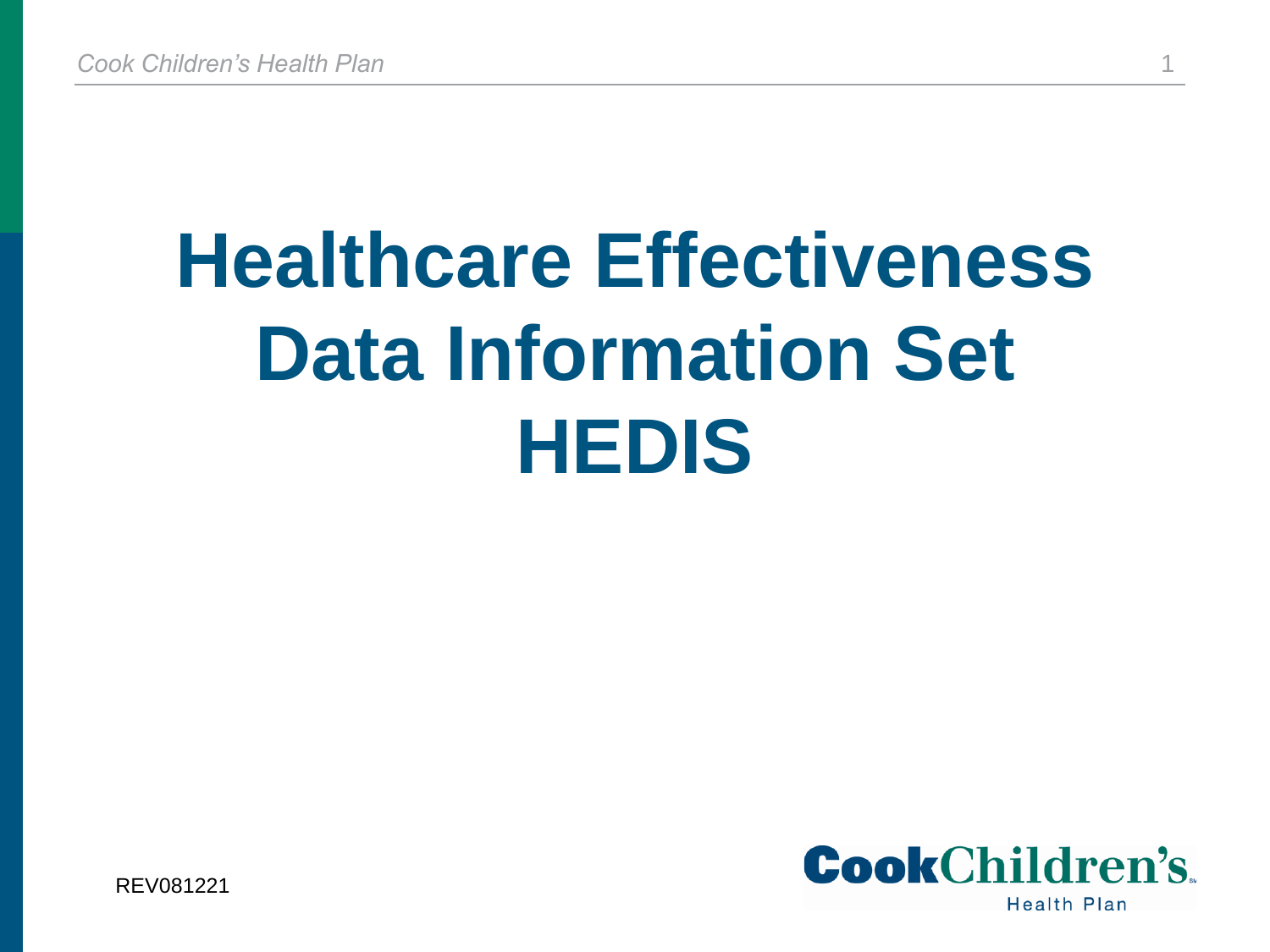## **Clarifying 2021 and MY2020**

It's the Year 2021. We will be participating in MY2020. The records we will be obtaining will be from 2020 (sometimes 2019) but never 2021.

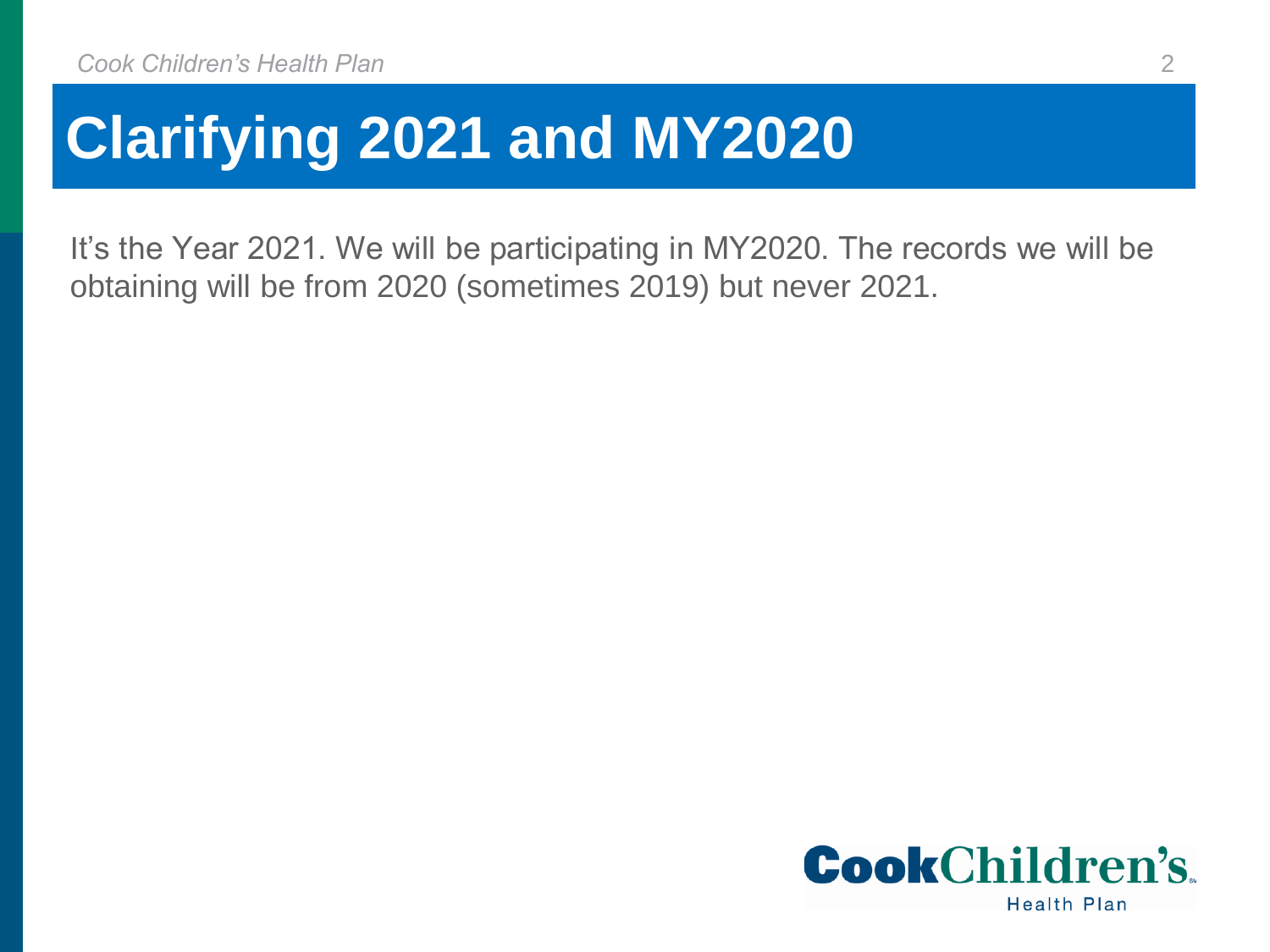## **What is HEDIS**

HEDIS is a measurement tool coordinated and administered by the National Committee for Quality Assurance (NCQA) used by more than 90% of America's health plans.

The results are used to:

- 1. Measure performance
- 2. Identify quality initiatives
- 3. Provide educational programs for Providers and Members
- Measures are specifically defined so that the performance of all health plans can be measured equally.
- Measures can change from year to year

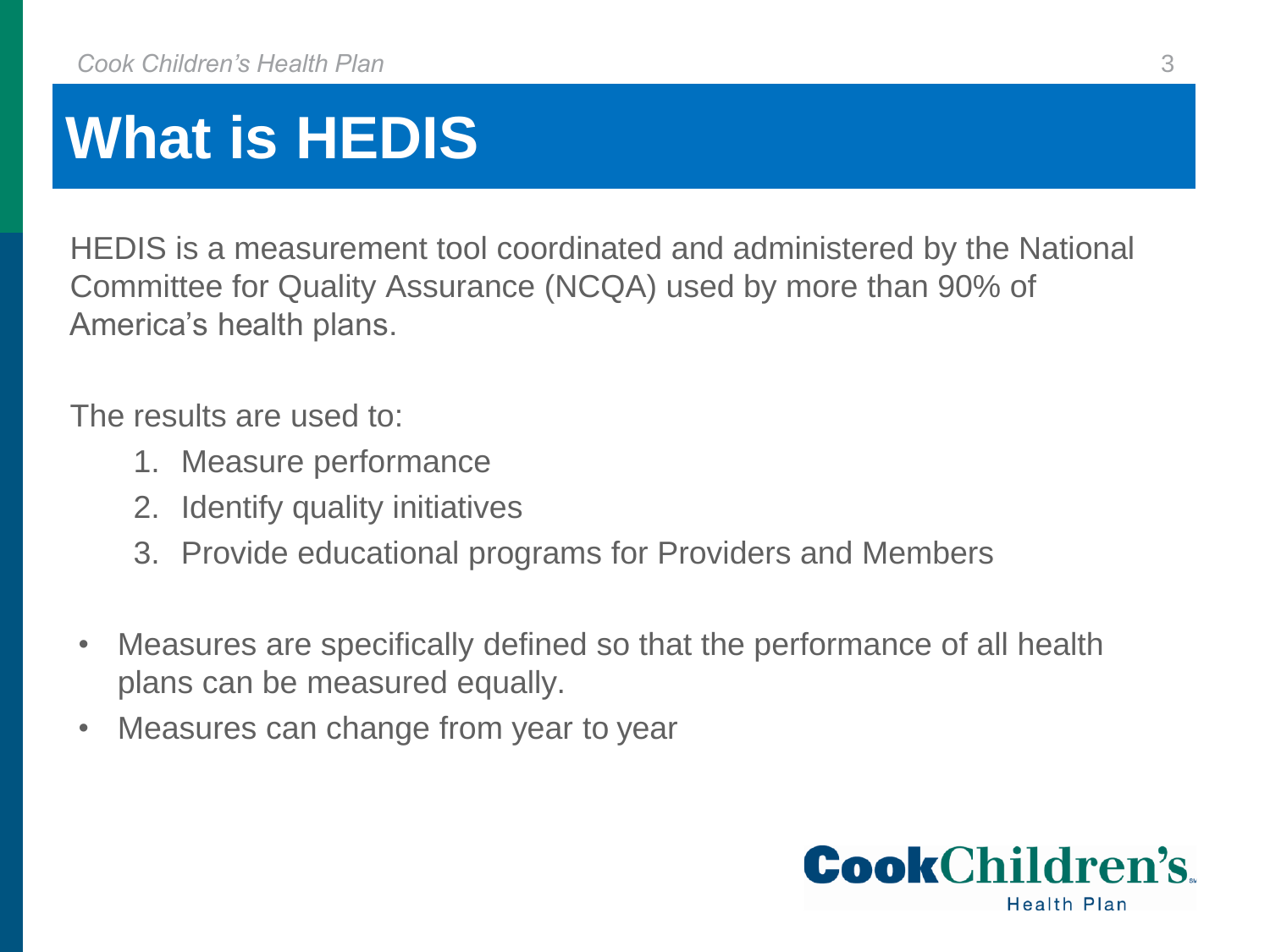## **Measures and Data Collection**

- Data is collected and compiled between February May of the following year
- Data is reported collectively without individual identifiers
	- ‒ Under HIPAA data collection is permitted and the release of this information request requires no special patient consent or authorization
- HEDIS currently includes more than 90 measures across 6 domains of care
	- ‒ Effectiveness of Care
	- ‒ Access/Availability of Care
	- ‒ Experience of Care
	- ‒ Utilization and Risk Adjusted Utilization
	- ‒ Health Plan Descriptive Information

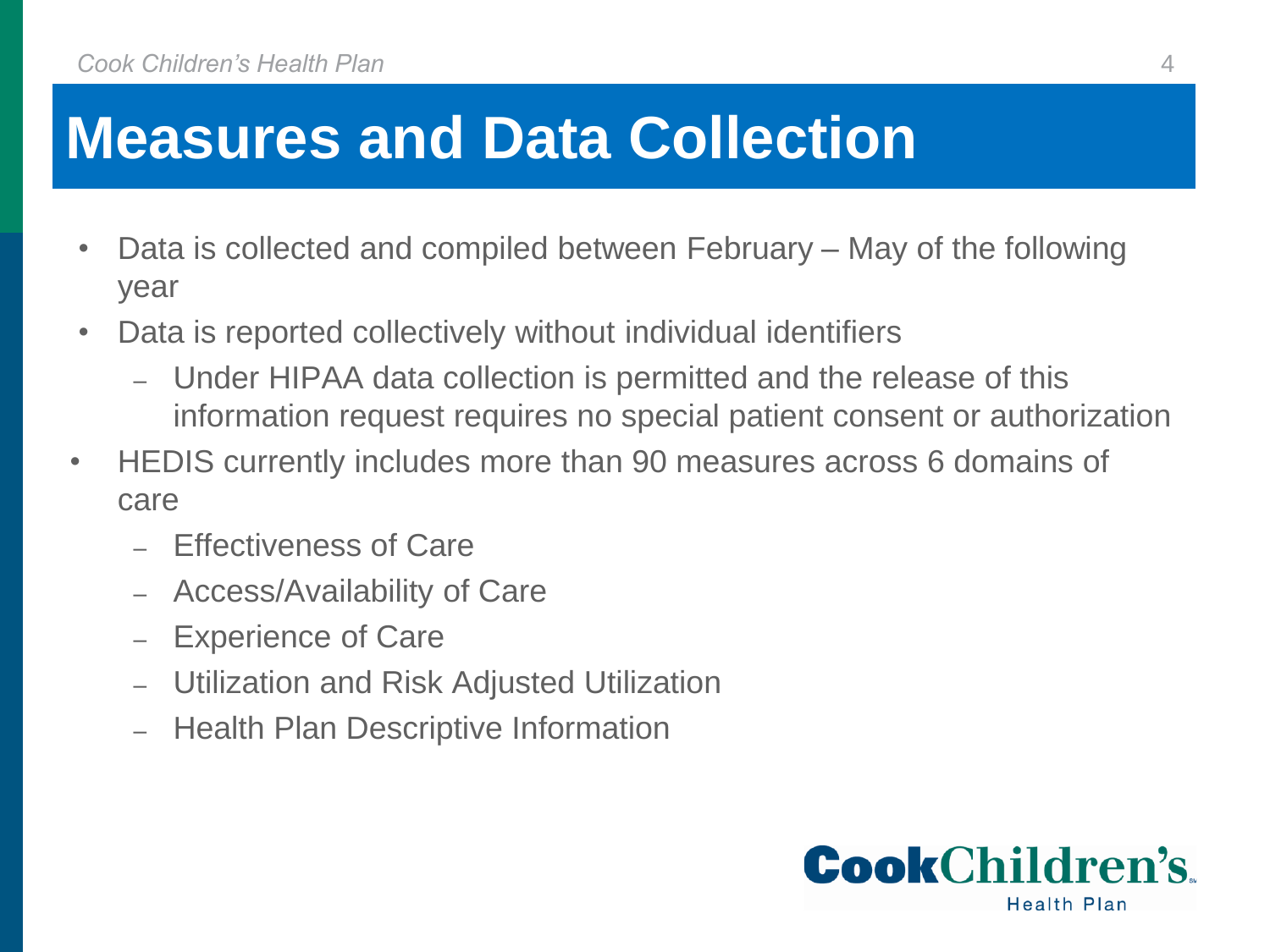### **Measures and Data Collection**

- Measure Data is Collected Using both Electronic Clinical Data Systems (Administrative) and sometimes medical records provided by your office (Hybrid)
- 3 Types of Data Collection:
	- ‒ Administrative Date Filed claims
	- ‒ Hybrid Data Medical record review
	- ‒ Survey Data Member and Provider surveys

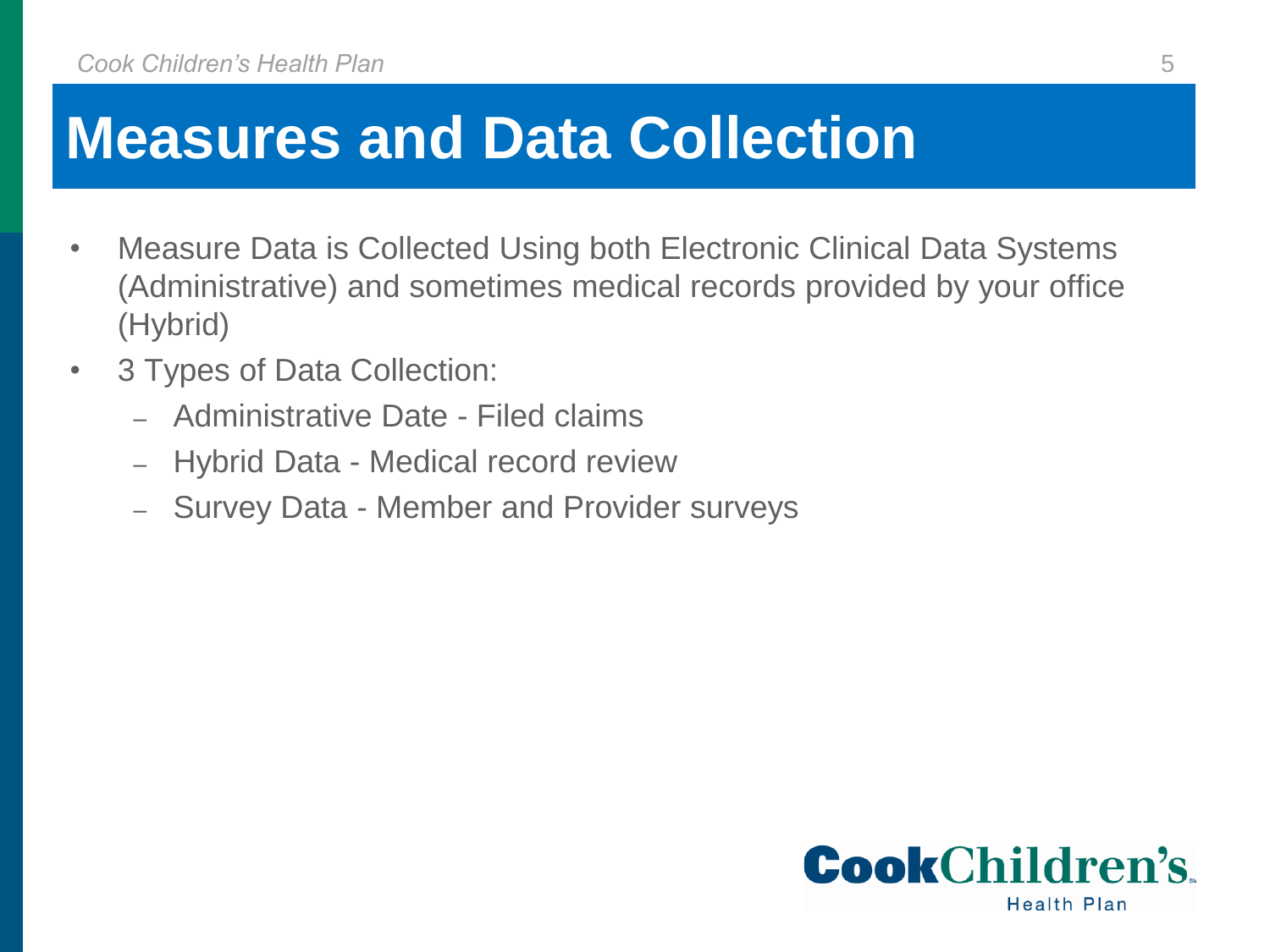## **Provider Role**

The completion of HEDIS<sup>®</sup> measure data collection enhances both:

- The wellness checks of your patients
- And claims verification and documentation, ensuring the optimization of our collaboration with our Network Physicians

How can you help?

- Provide the appropriate care within the designated time frames
- Accurately documenting all care in the patient's medical record
- Accurately coding all claims and submitting claims in a timely manner
- Responding to Hybrid medical record requests within 14 days
	- ‒ HIPAA Requirements:
		- o No special patient consent or authorization
		- o Data reported without individual identifiers

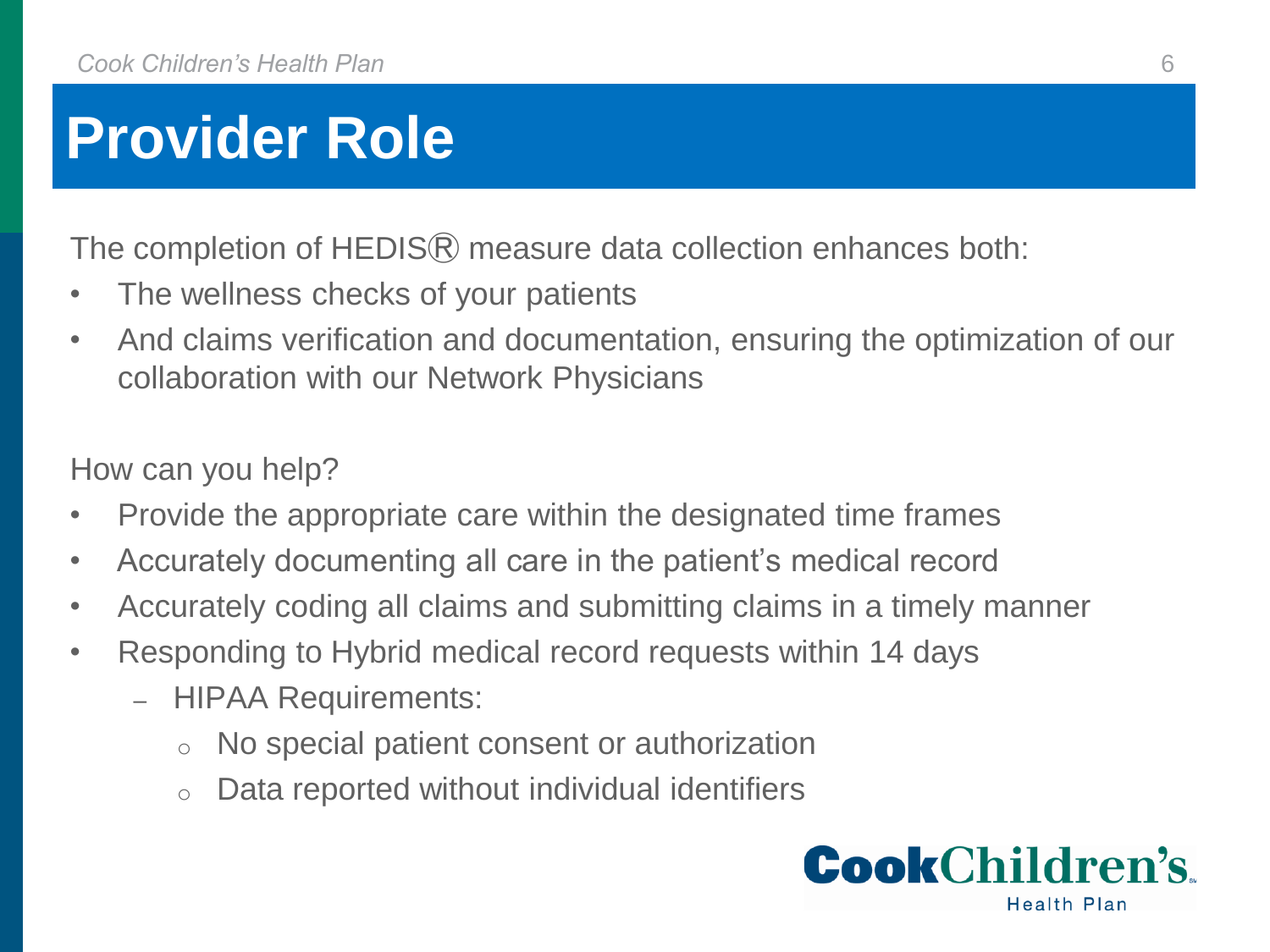### **Care Everywhere**

- Cook Children's Health Plan moved to a new system, Tapestry, which links us to Epic records. Please contact Provider Relations to find out if and how you can link up to Care Everywhere to save your staff resources
- Cook Children's Health Plan staff can view and pull records avoiding your staff having to obtain and send us records upon request, not just during HEDIS, but through out the year

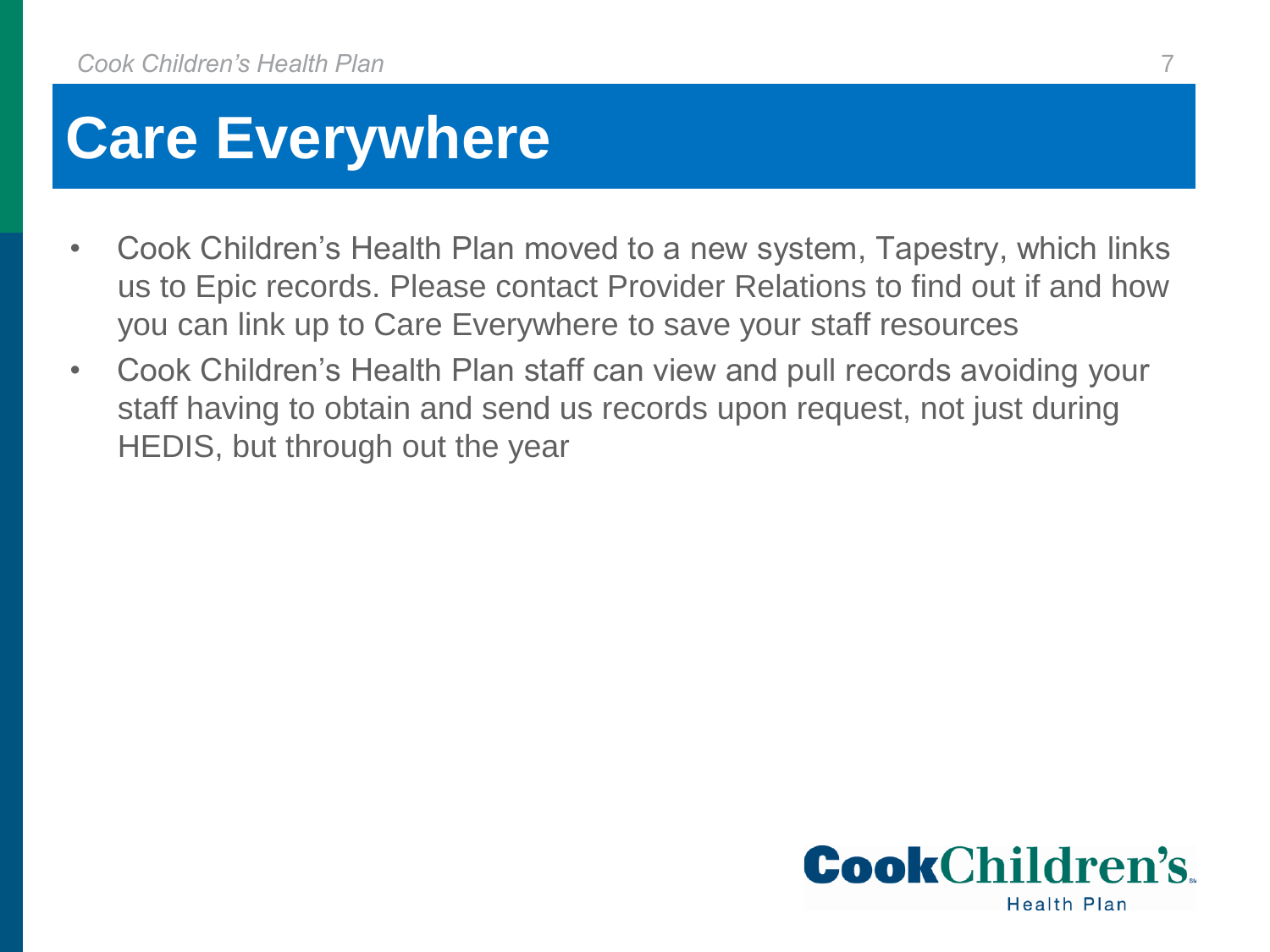## **Administrative Data Collection**

- Half or more of Cook Children's Health Plan measures this year will be obtained through Administrative data. This will likely evolve to a 100% administrative process over time
- Providing accurate claims data and coding will ensure greater success in achieving higher scores
- Hybrid measures allow a second chance to supplement records proving care was provided
- Administrative data collection is a one chance only opportunity determined automatically by electronic claims data
- Check to see if your EMR system has internal HEDIS enhancing cues, checklist, timers that can enhance quality and performance

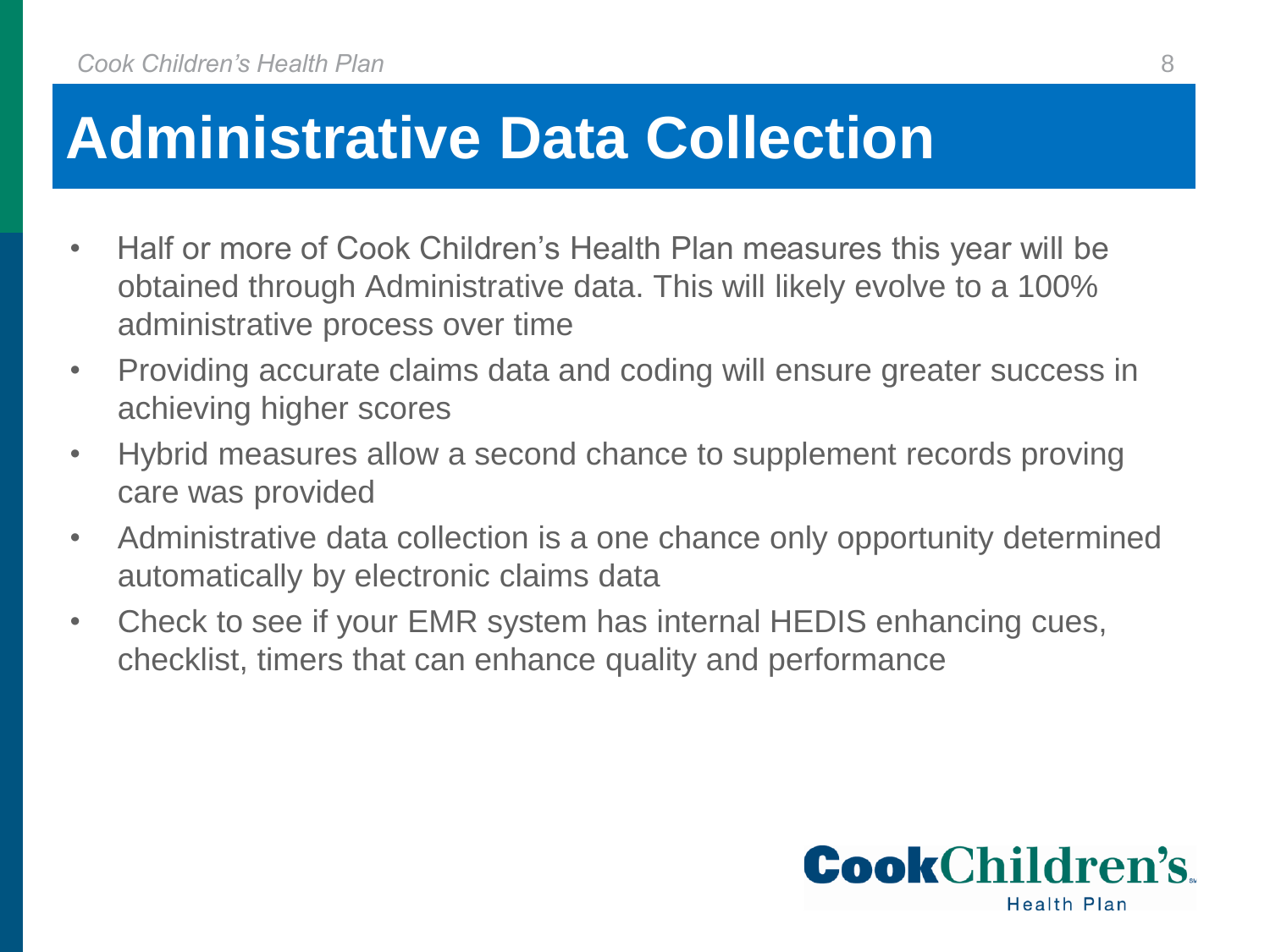### **Administrative vs Hybrid**





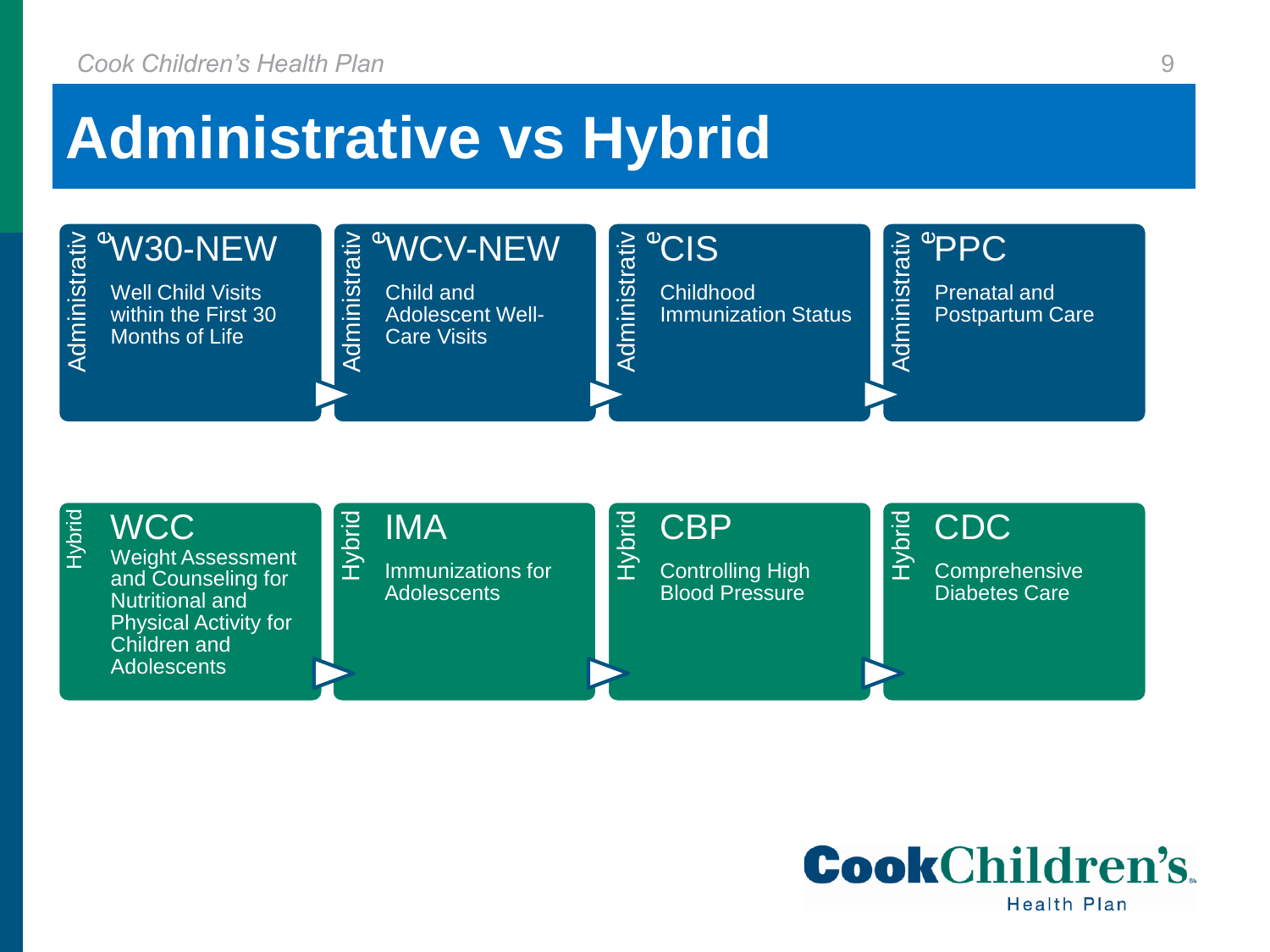### **Target Members and Associated Goals**

Administrative

### Administrative W30-NEW

*Members 15-30 mos.* To assess the overall well-being of the Member and if regularly scheduled visits are being conducted

#### WCV-NEW

*Members 3-21 yrs.* Assess physical, social and emotional development in childhood and adolescence to carry in to adulthood

#### CIS

*Those Immunized Before 2nd Birthday*

Effective method to deliver preventive medicine against childhood diseases

#### PPC

Administrative

Hybrid

*All Pregnant Members* Monitor prenatal and postpartum quality care health outcomes for pregnant women and all live births

#### Hybrid **WCC**

*Members 3-17 yrs.* Promote healthy nutrition and physical activity to avoid childhood obesity and its long term effects

#### Hybrid IMA

Administrative

*Members 13 yrs.*

Effective method to deliver preventive medicine against diseases in addition to the CIS measure

#### Hybrid CBP

*Members 18-85 yrs.*

Prevent heart attacks, strokes, kidney disease and death by keeping BP under 140/90

#### CDC

*Members 18-75 yrs.*

Prevent issues listed in CBP, PLUS nerve damage, amputation, and eye disease

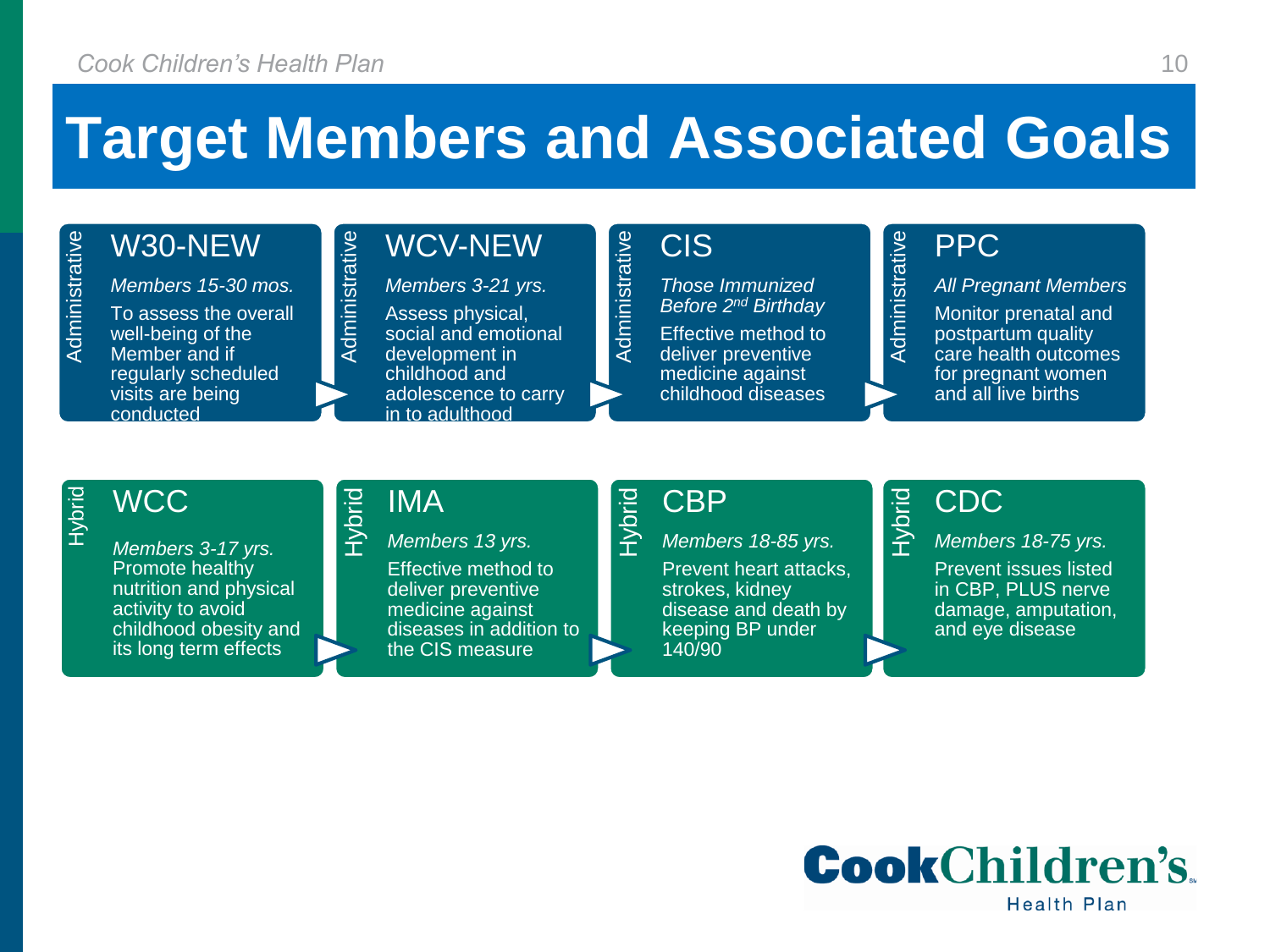## **MY2020 Hybrid Data Collection**

- There are 4 measures Cook Children's Health Plan will be requesting from your office this year via Hybrid data collection
	- ‒ WCC Weight Assessment and Counseling for Nutrition and Physical Activity for Children/Adolescents
	- ‒ IMA Immunization for Adolescents
	- ‒ CBP Controlling High Blood Pressure
	- ‒ CDC Comprehensive Diabetes Care
- We can use medical records we obtain from your office to supplement the Administrative records already captured in claims
- Hybrid allows for a second chance to prove the actual quality of care
- 5 measures that will not be collecting Hybrid are W15, W34, AWC, CIS, and PPC

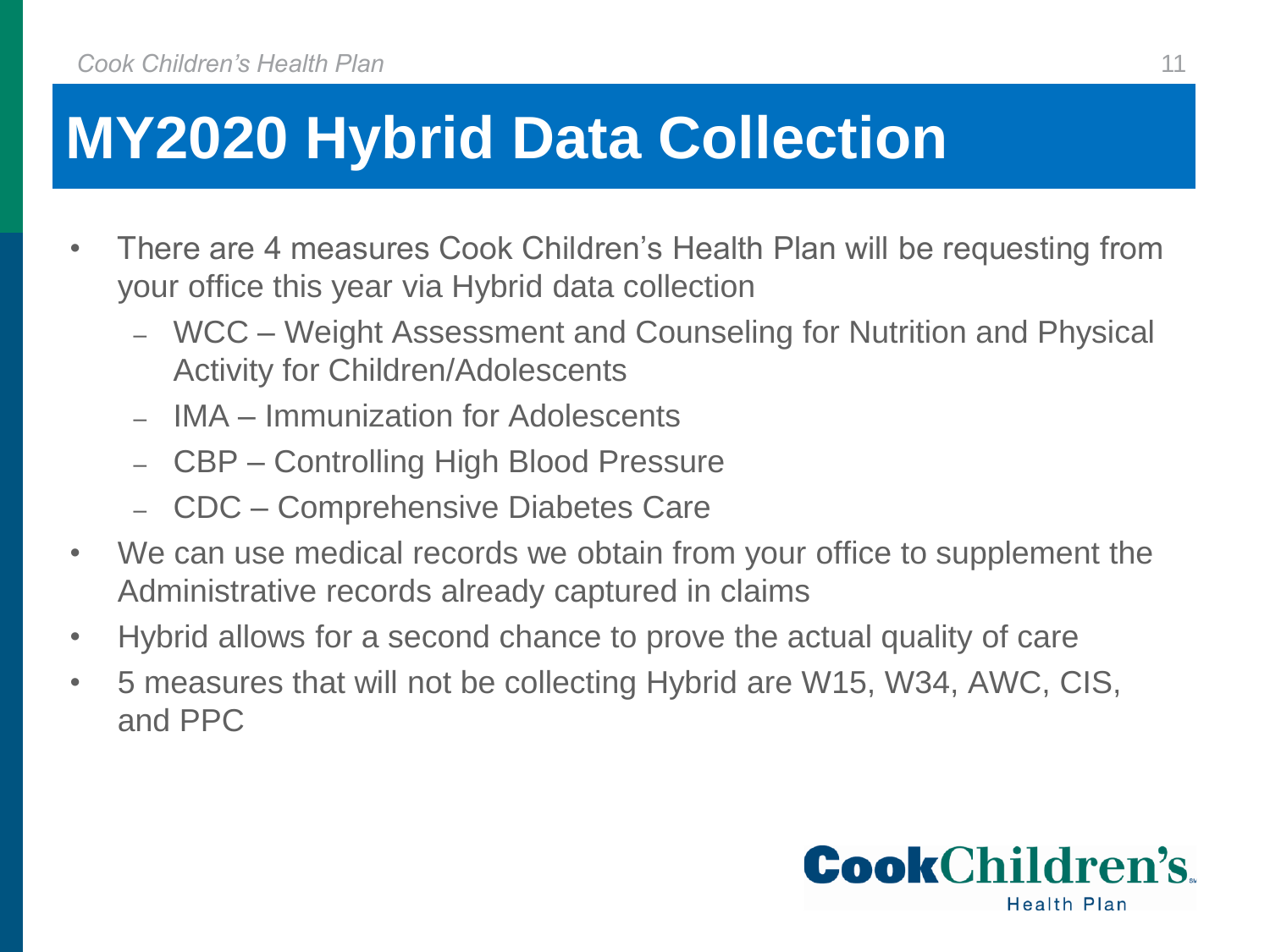## **Hybrid Measure Details - WCC**

WCC – Weight Assessment and Counseling for Nutrition and Physical Activity for Children/Adolescents has three components

- 1. BMI Percentile along with height and weight
- 2. Counseling for Nutrition including details such as:
	- Documented detailed discussion of eating habits, dieting behaviors
	- Checklist indicating nutrition was addressed
	- Counseling or referral for nutrition education
	- Providing named educational materials on nutrition during a face-toface visit
	- Anticipatory guidance given specifying nutrition or weight or obesity counseling

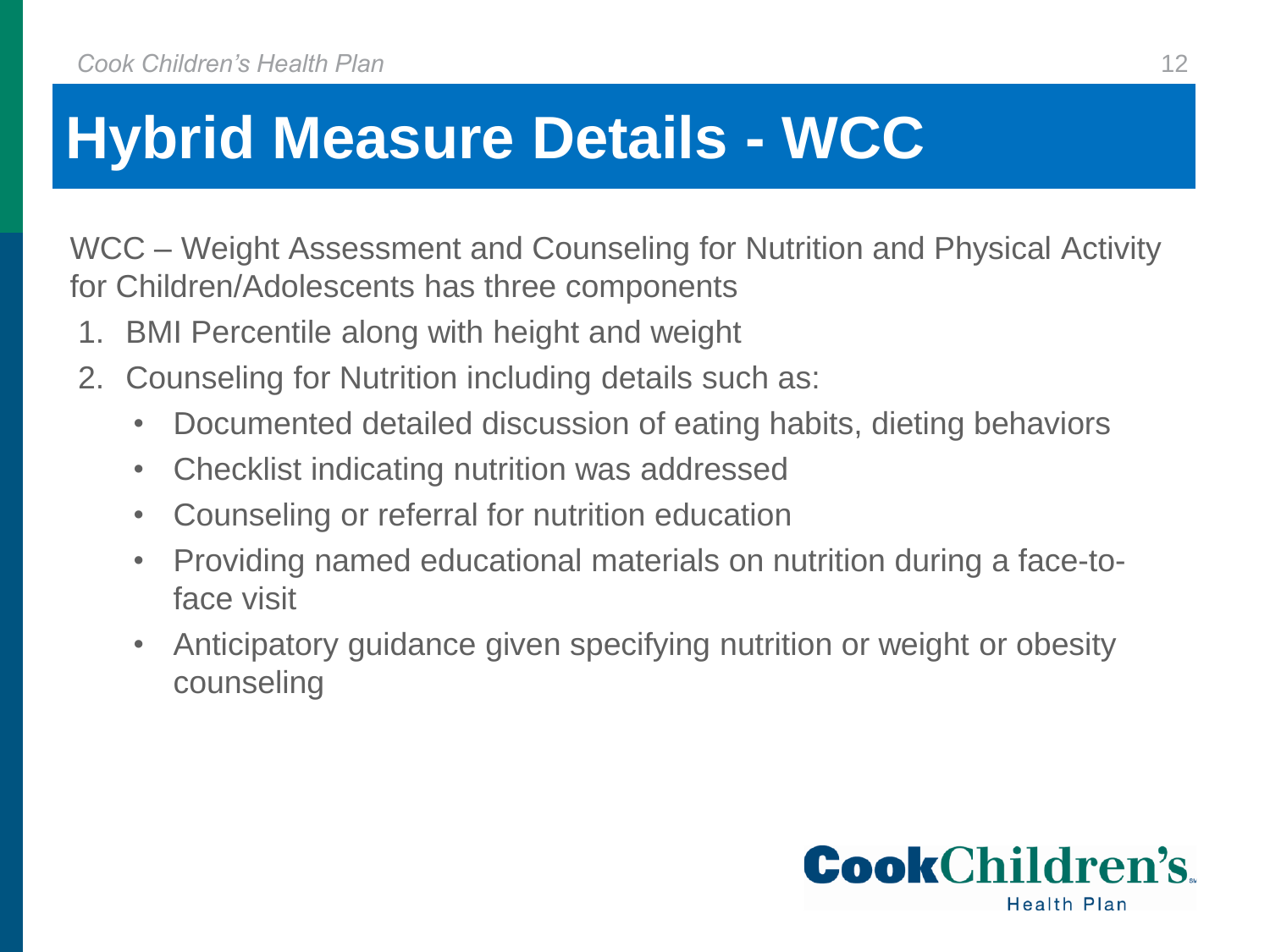## **Hybrid Measure Details - WCC**

- 3. Counseling for Physical Activity including details such as:
	- Documented detailed discussion of current physical activity behaviors such as exercise routine, participation in sports activities, exam for sports participation
	- Checklist indicating physical activity was addressed
	- Counseling or referral for physical activity
	- Provide named educational materials on physical activity during a faceto-face visit
	- Anticipatory guidance named specific to the child's physical activity

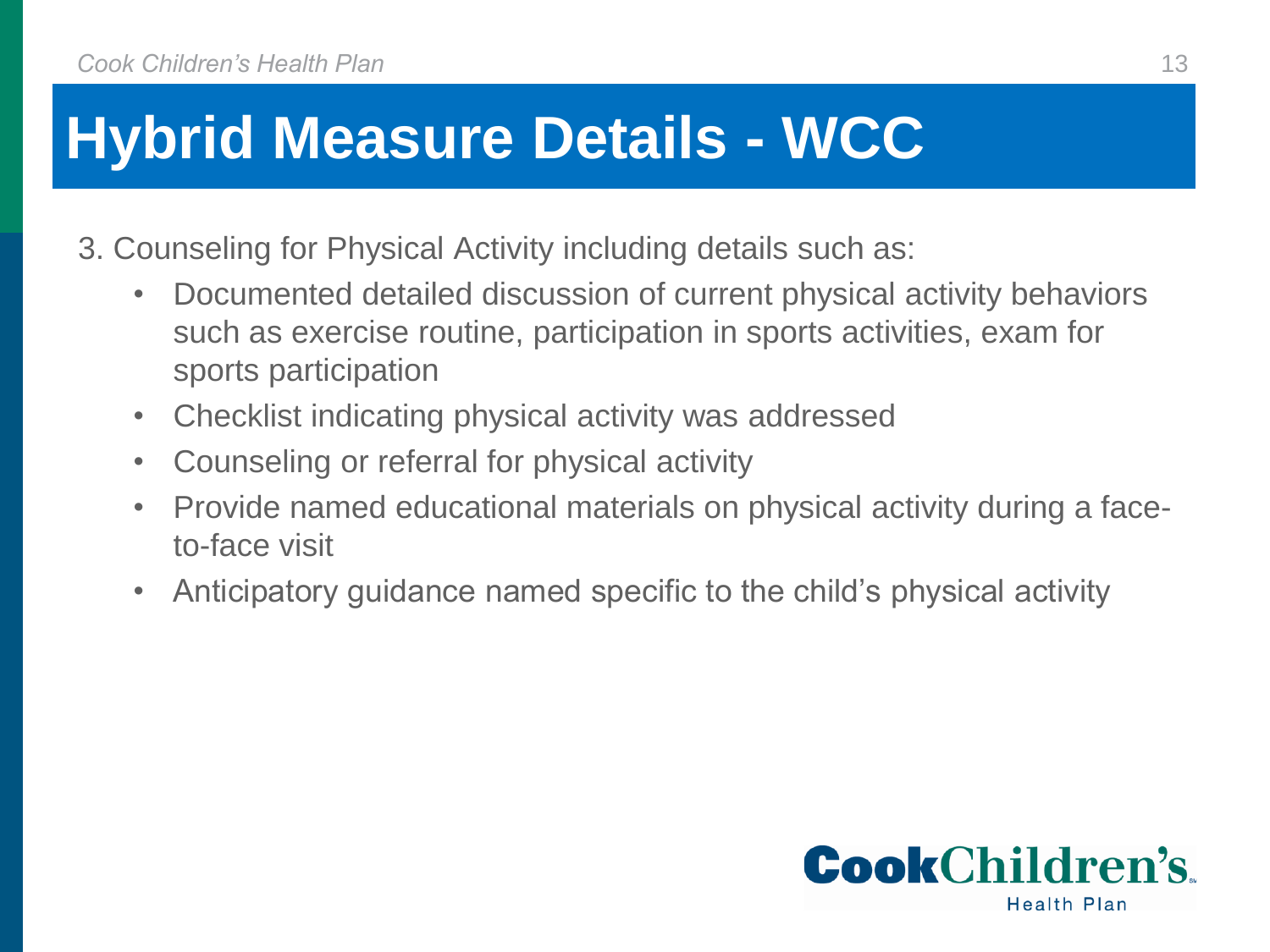## **Hybrid Measure Details - WCC**

- Weight or Obesity Counseling Counts for Both Physical and Nutrition **Counseling**
- All three values must be obtained
- No BMI ranges as they do not count
- Exclusion of Member-reported biometric values removed, but information must be documented by a Primary Care Physician

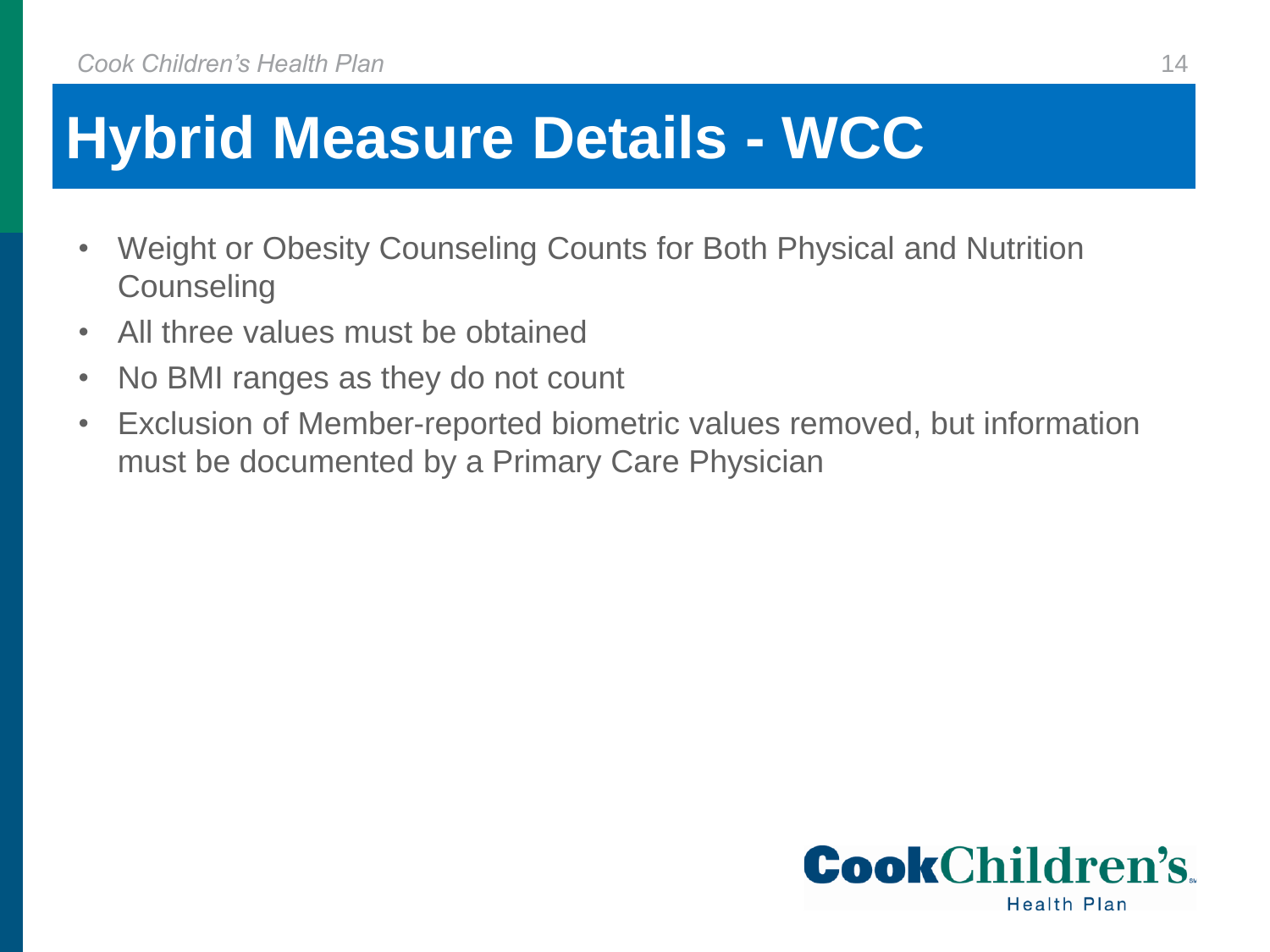## **Hybrid Measure Details - IMA**

IMA – Immunization for Adolescents (completed on-time and all doses)

- Meningococcal Immunizations:
	- ‒ At least one meningococcal serogroups A, C, W, Y vaccine with date of service on or between the Members 11<sup>th</sup> and 13<sup>th</sup> birthdays
	- ‒ Do not count meningococcal recombinant (serogroup B) (MenB) vaccines
- Tdap/Td Immunizations:
	- ‒ At least one tetanus, diphtheria toxoids and acellular pertussis (Tdap) vaccine with a date of service on or between the Member's 10th and 13th birthdays

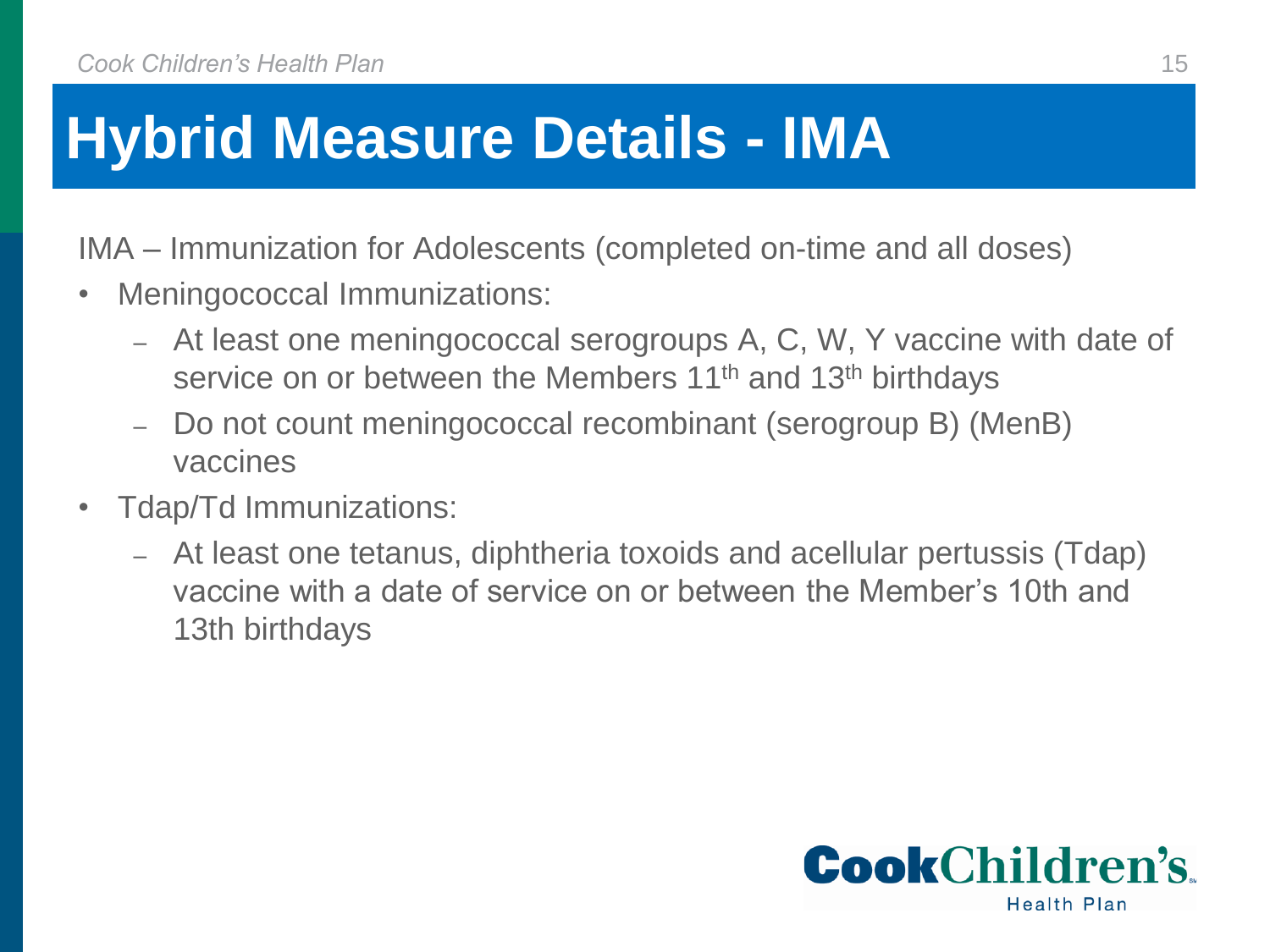## **Hybrid Measure Details - IMA**

- HPV Immunizations (This vaccine is for MALES and FEMALES):
	- ‒ At least two HPV vaccines with dates of service at least 146 days apart on or between the Member's 9th and 13th birthdays (e.g., if the service date for the first vaccine was March 1, then the service date for the second vaccine must be after July 25). OR at least three HPV vaccines with different dates of service on or between the Member's 9th and 13th birthdays
- Combination 1 Immunizations Obtained meningococcal and Tdap immunizations as described above
- Combination 2 Immunizations Obtained meningococcal, Tdap, and HPV as described above

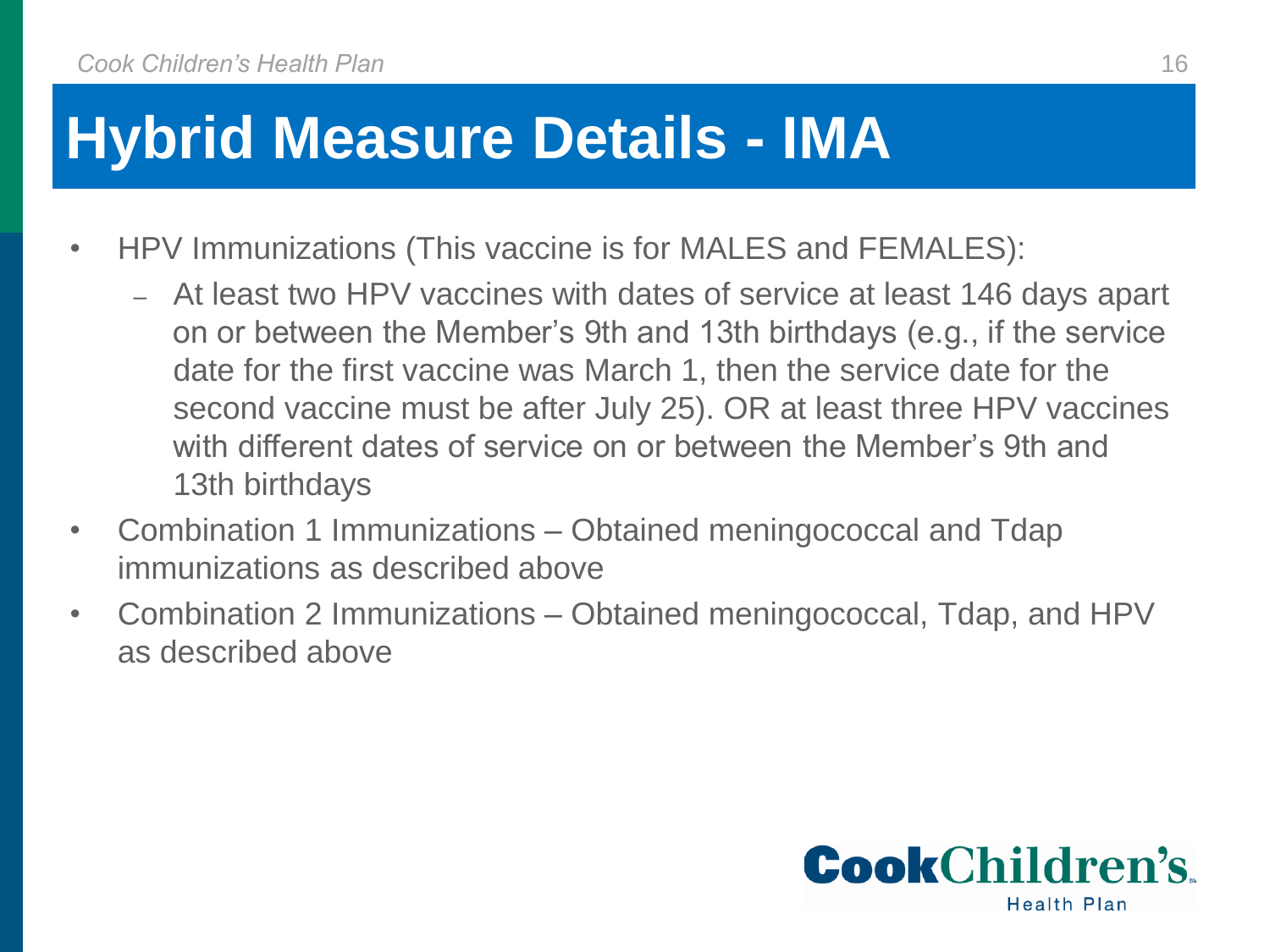## **Hybrid Measure Details - CBP**

CBP – Controlling High Blood Pressure (among those aged 18-85):

- Most recent Systolic recording of 139 or under taken by a DIGITAL device
- Most recent Diastolic recording of 89 or under taken by a DIGITAL device
- CBP data from virtual/telehealth visits can be reported this year
- Blood pressure has to be 139/89 or below to be compliant
- Rechecking blood pressure after a few minutes can provide a more accurate reading

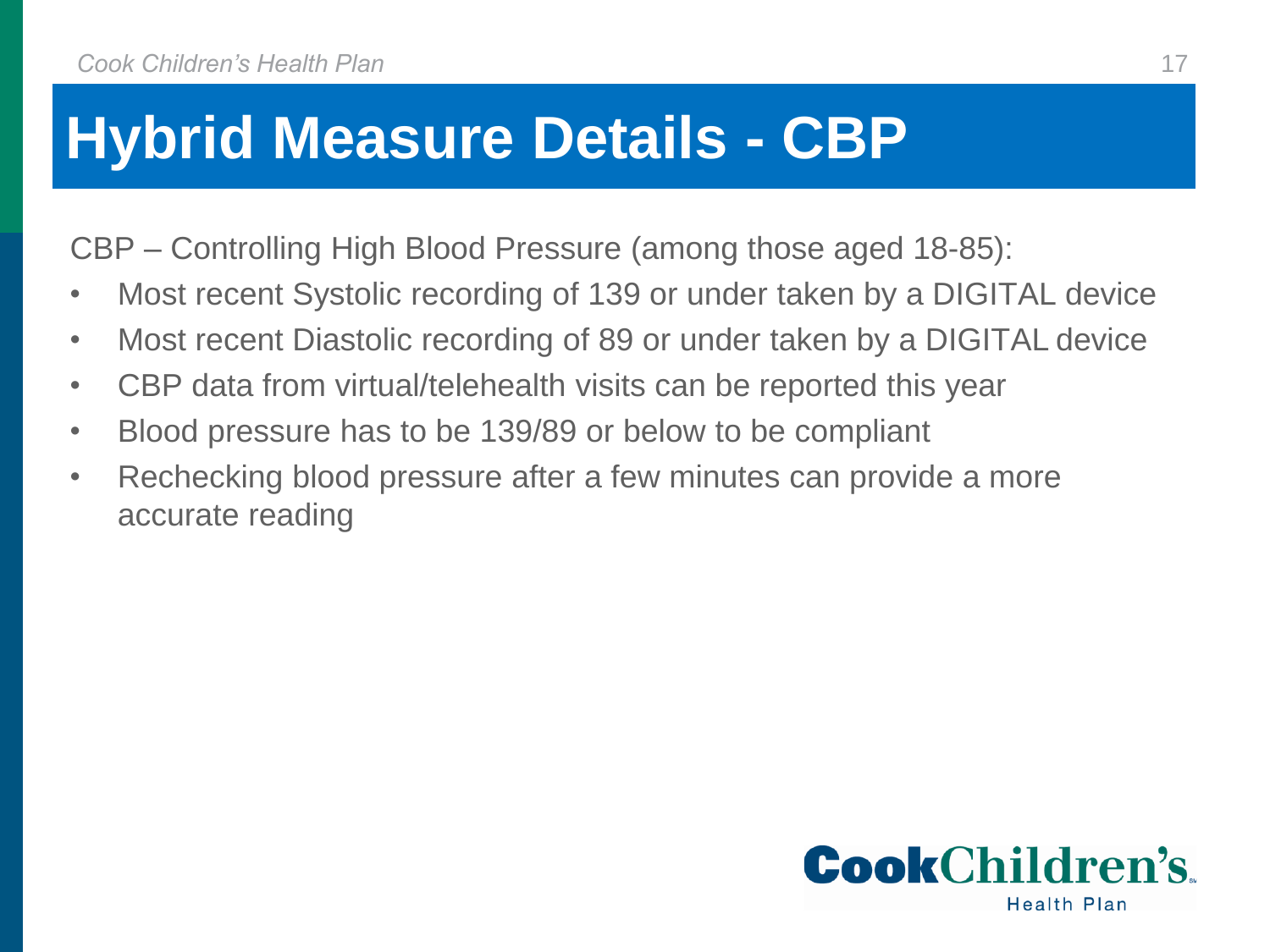## **Hybrid Measure Details - CDC**

CDC – Comprehensive Diabetes Care (among those aged 18-75):

- HbA1c Controlled with a value of <8 (8.0 does not count!)
- HbA1c Tested During Measurement Year (any value)
- Nephrology evaluation is no longer part of the CDC measure for Medicaid
- Dilated retinal eye exam and BP are not being measured by Cook Children's Health Plan for the CDC measure this year

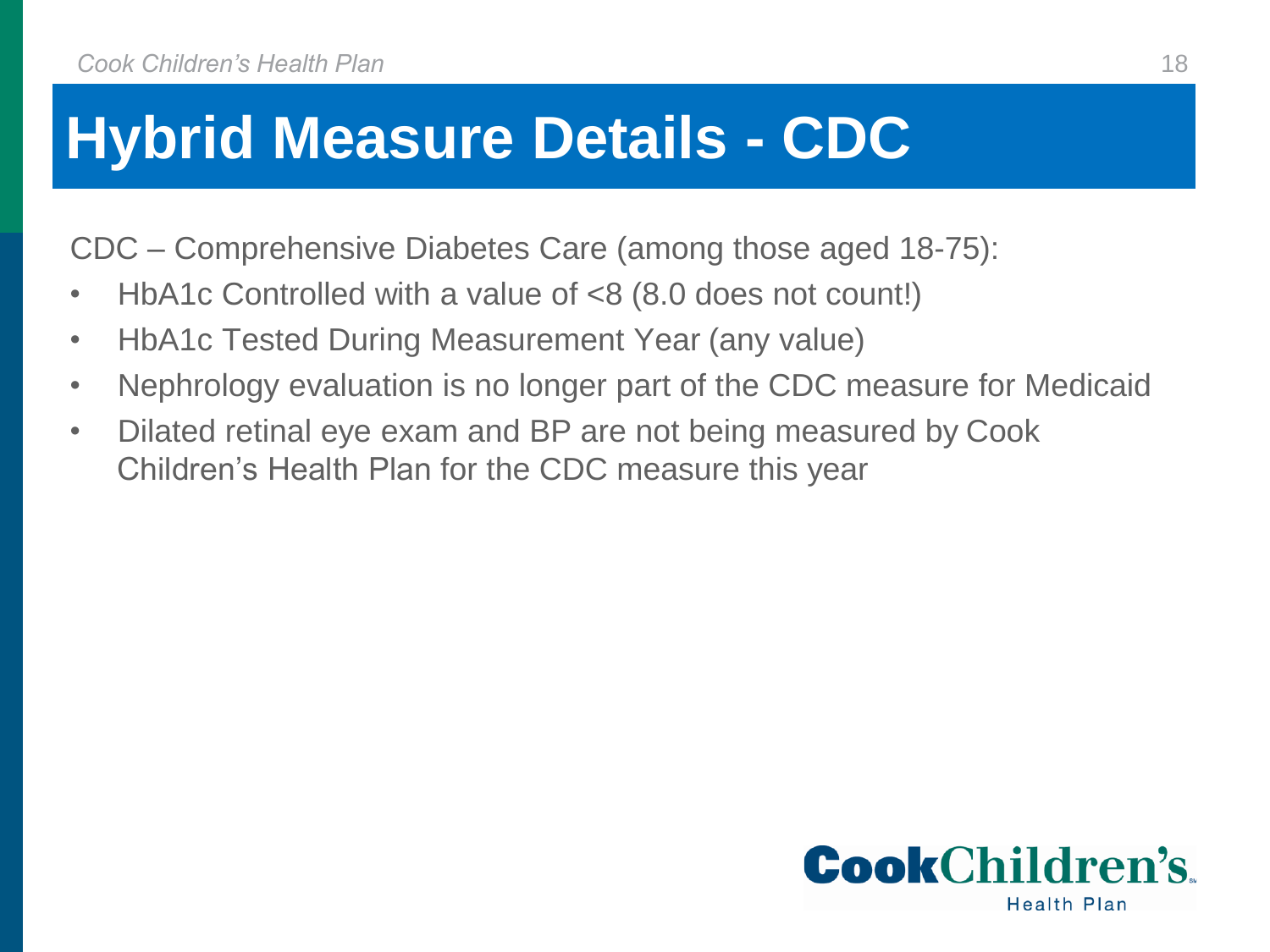## **Hybrid Documentation Tips**

- Include the BMI percentile with the vital signs
- Review immunization records every visit
- Slash marks and dots DO count! Please be sure not to leave blank sections or empty boxes on checklists and assessments
- Education/anticipatory guidance requires an actual topic discussed
- A topic handout recorded as given will NOT count unless a discussion is also documented as given
- Timing is Everything
	- ‒ Vaccines and exams have to be administered within specific timeframes
	- ‒ HEDIS sometimes counts in increments of 30. Some months have 31 days. Some exams miss passing by just one day because the exam was scheduled by whole months instead of remembering to back up days to account for months with 31 days

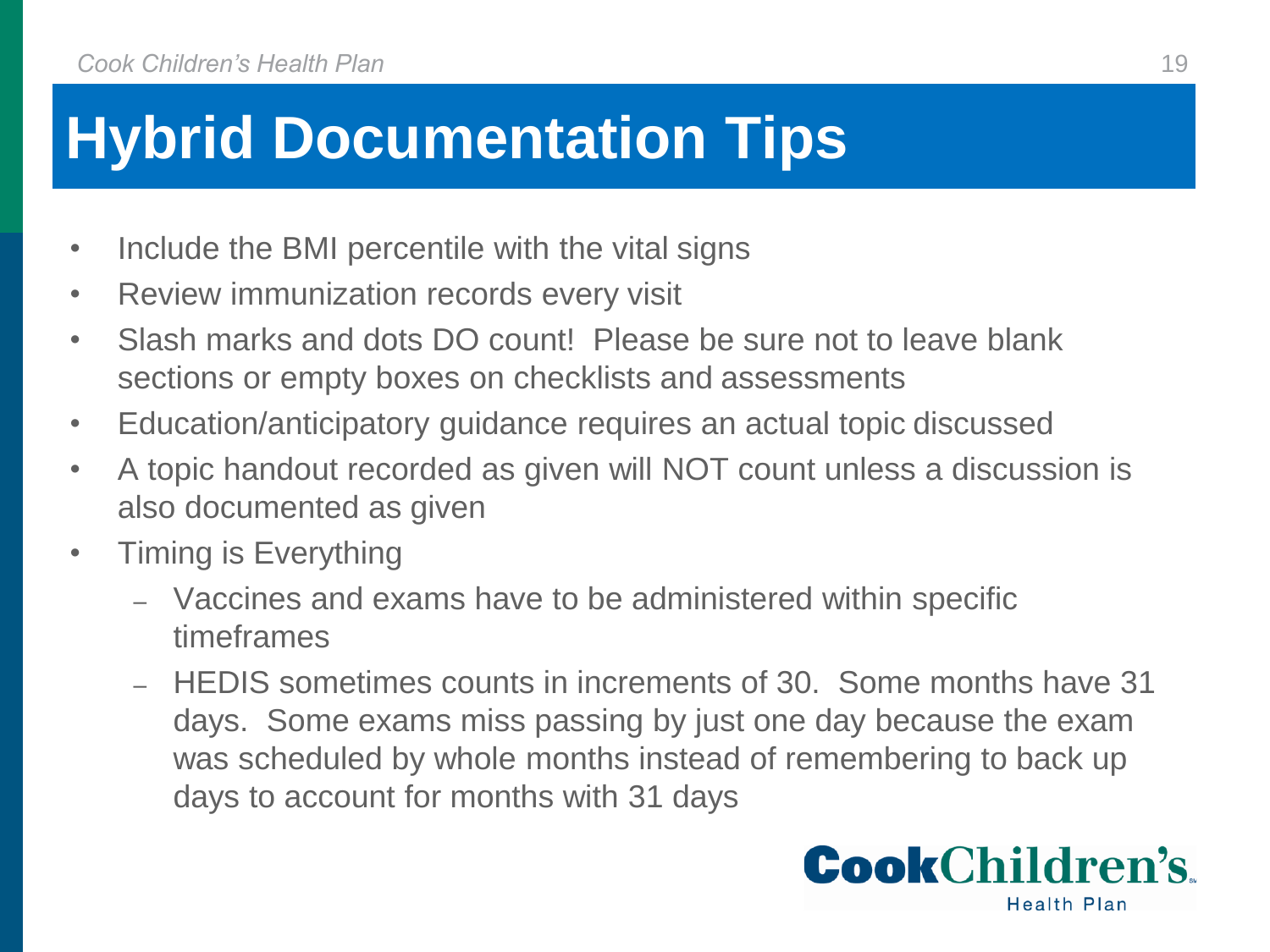W30 and WCV Administrative Measures replacing W15, W34, and AWC.

- $W30 =$  Well-Child Visits in the First 30 Months of Life
	- ‒ Extended to 30 Months from former W15 (Well-Child Visits in the First 15 Months of Life)
	- ‒ Administrative only (not Hybrid)
	- Removing Performance Rates for 0-5 visits and Provider type requirement (all or nothing)
- WCV = Child and Adolescent Well Care Visits (Ages 3-21)
	- ‒ Combination of former (W34) and Adolescent Well-Care Visits (AWC)
	- ‒ Administrative only (not Hybrid)
	- ‒ Ages 7-11 are now included
	- ‒ Include the BMI percentile with the vital signs

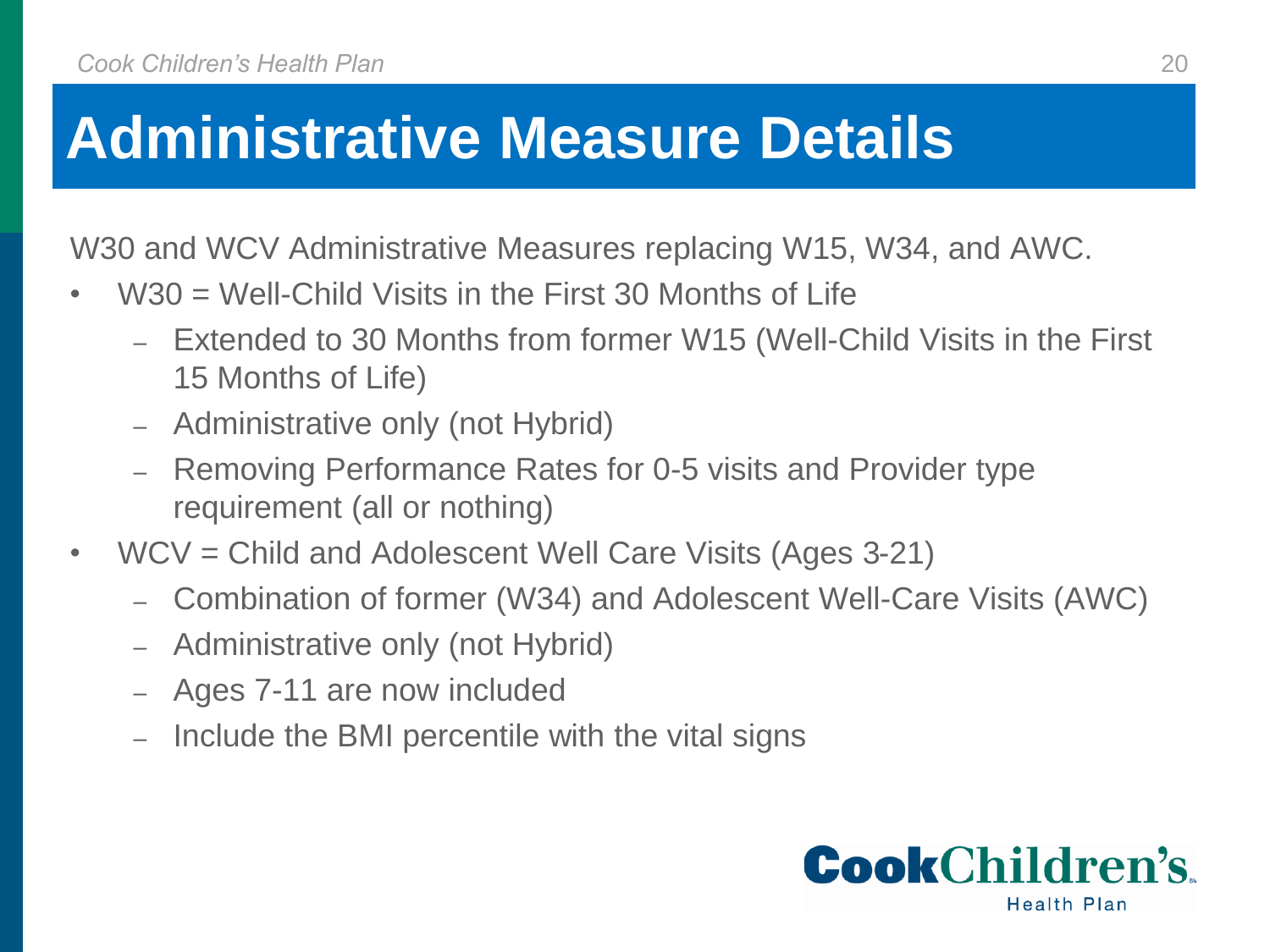#### W30 and WCV equals sick and well exams

| <b>MEASURE</b>                                                                 | <b>GOAL OF MEASURE</b>                                                                                                                                                   | <b>RECORD SCOPE</b>                                                                                                                                             | A COMPLETE WELL EXAM INCLUDES DETAILED:                                                                                                                               |
|--------------------------------------------------------------------------------|--------------------------------------------------------------------------------------------------------------------------------------------------------------------------|-----------------------------------------------------------------------------------------------------------------------------------------------------------------|-----------------------------------------------------------------------------------------------------------------------------------------------------------------------|
| <b>W30</b><br><b>WELL-CHILD</b><br>VISITS IN THE<br>FIRST 30 MONTHS<br>OF LIFE | 8+ well visits completed with a<br>PCP between 0-30 months of<br>age<br>[6 visits 0-15 months of age]<br>[2 visits 15-30 months of age]<br>Visits must be 14 days apart! | All sick and well child visits for the<br>measurement period defined by<br>Member's birthdate through the end<br>of 2020.<br>Telehealth visits count this year! | Health history<br>Physical exam<br>Health education/anticipatory guidance provided<br>Physical developmental history<br>Mental developmental history<br>Growth charts |

These measure are based on the American Academy of Pediatrics Bright Futures: Guidelines for Health Supervision of Infants, Children and Adolescents (published by the National Center for Education in Maternal and Child Health). Visit the Bright Futures website for more information about well-child visits (https://brightfutures.aap.org/materials-and-tools/guidelines-and-pocket-guide/).

| <b>WCV</b>        | 1+ well visit to a PCP or      | All sick and well child visits for the       | Health history                                  |
|-------------------|--------------------------------|----------------------------------------------|-------------------------------------------------|
| <b>CHILD AND</b>  | <b>OB/Gyn</b> completed during | measurement period defined by                | Physical exam                                   |
| <b>ADOLESCENT</b> | 2020 for Members aged 3-21     | Member's birthdate through the end $\bullet$ | Health education/anticipatory guidance provided |
| <b>WELL CARE</b>  | Now includes                   | of 2020.                                     | Physical developmental history                  |
| <b>VISITS</b>     | Members aged 7-11              | Telehealth visits count this year!           | Mental developmental history                    |

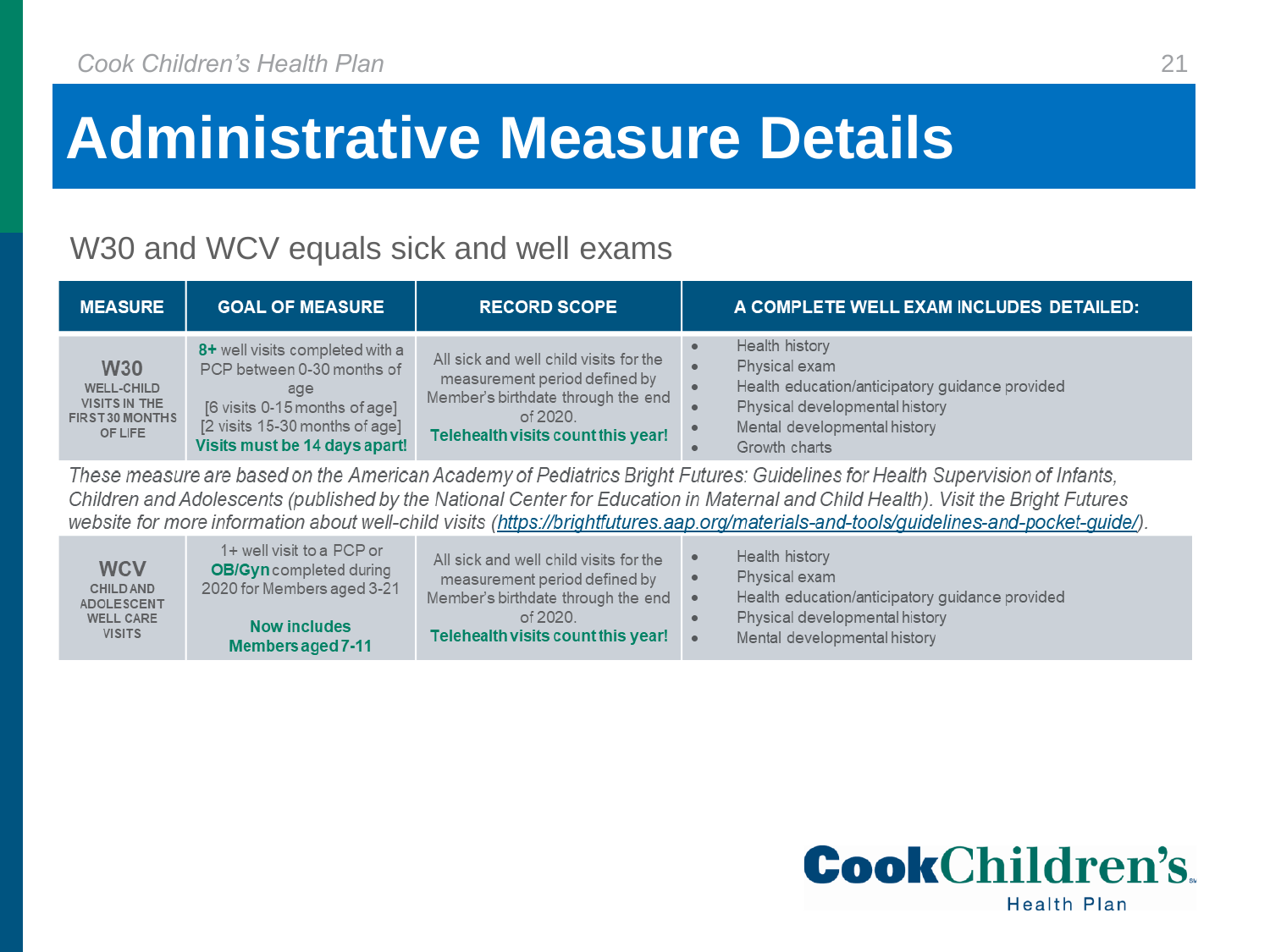CIS = Immunizations

- This measure calculates a rate for each vaccine and 9 separate combination rates
- New requirement that LAIV (influenza) vaccination must occur on the child's second birthday
- 2 year well child checks should be on the day of or before their 2<sup>nd</sup> birthday

| <b>Vaccine Abrv.</b> | <b>Name</b>                                 | # Needed                  | <b>Date Parameters</b>                                              |
|----------------------|---------------------------------------------|---------------------------|---------------------------------------------------------------------|
| <b>DTaP</b>          | Diphtheria, Tetanus and Acellular Pertussis | 4                         | On or after 42 days and by 2 <sup>nd</sup> birthday                 |
| <b>IPV</b>           | Polio                                       | 3                         | On or after 42 days and by 2 <sup>nd</sup> birthday                 |
| <b>MMR</b>           | Measles, Mumps and Rubella                  | 1                         | On or between 1 <sup>st</sup> birthday and 2 <sup>nd</sup> birthday |
| <b>HiB</b>           | Haemophilus Influenza Type B                | 3                         | On or after 42 days and by 2 <sup>nd</sup> birthday                 |
| <b>HepB</b>          | <b>Hepatitis B</b>                          | 3                         | On or before 2 <sup>nd</sup> birthday                               |
| <b>VZV</b>           | Chicken Pox                                 | 1                         | On or between 1 <sup>st</sup> birthday and 2 <sup>nd</sup> birthday |
| <b>PCV</b>           | Pneumococcal Conjugate                      | $\overline{4}$            | On or after 42 days and by 2 <sup>nd</sup> birthday                 |
| HepA                 | Hepatitis A                                 | 1                         | On or between 1 <sup>st</sup> birthday and 2 <sup>nd</sup> birthday |
| <b>RV</b>            | Rotavirus                                   | 2 or 3<br>[mfr. specific] | Full series to be completed by 8th month                            |
| <b>FLU</b>           | Influenza                                   | $\mathbf{2}$              | By the 2 <sup>nd</sup> birthday [see special note below]            |

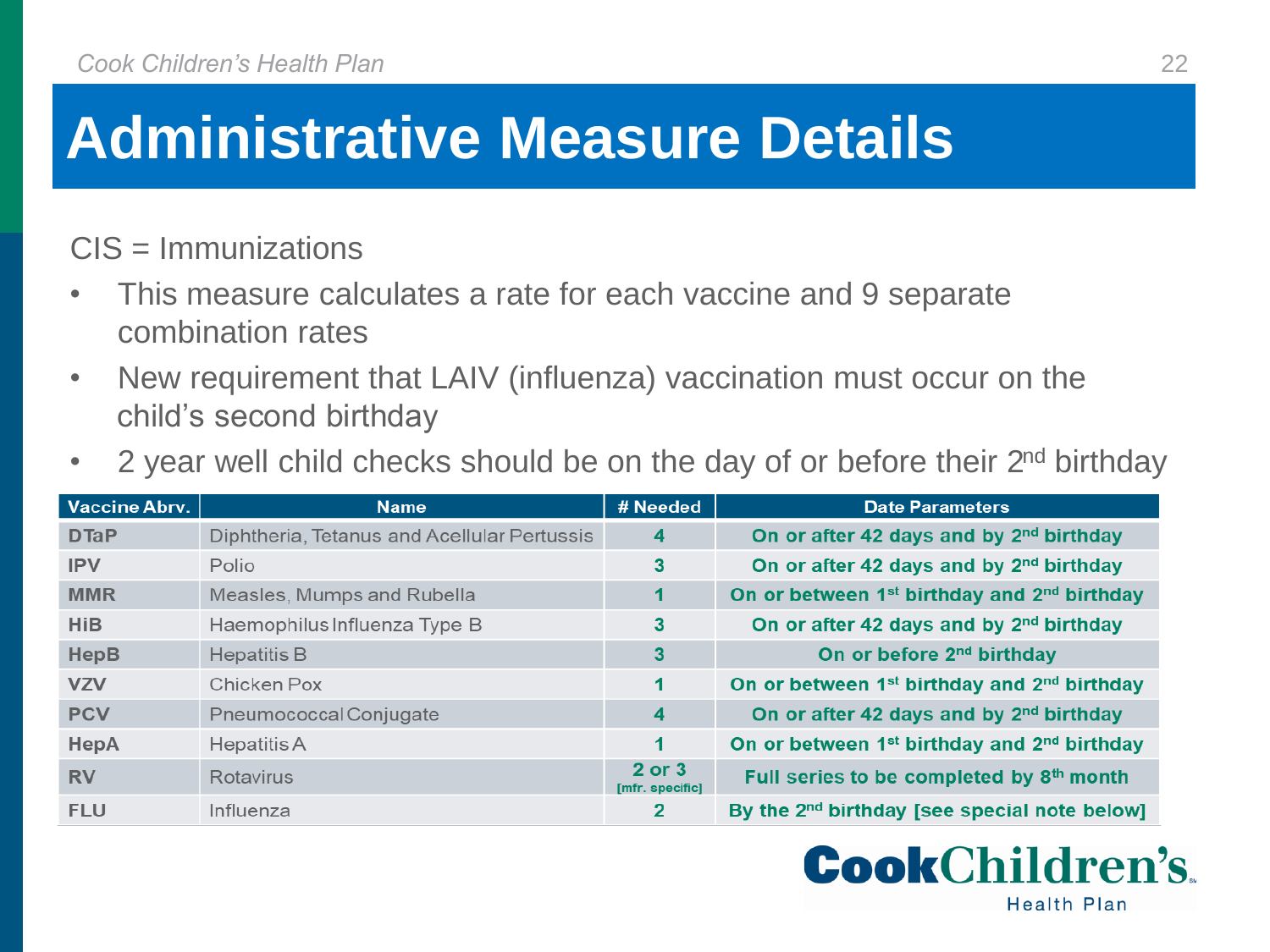#### Prenatal and Postpartum Care

| <b>MEASURE</b>                                                 | <b>GOALS OF MEASURE</b>                                                                                                                                                                                                                                                                                                       | <b>MEMBERS WHO WILL BE</b><br><b>EVALUATED</b>                                 | <b>SPECIAL NOTES</b>                                                                                                                                                                                                                                                                                                                                                                                                                                            |
|----------------------------------------------------------------|-------------------------------------------------------------------------------------------------------------------------------------------------------------------------------------------------------------------------------------------------------------------------------------------------------------------------------|--------------------------------------------------------------------------------|-----------------------------------------------------------------------------------------------------------------------------------------------------------------------------------------------------------------------------------------------------------------------------------------------------------------------------------------------------------------------------------------------------------------------------------------------------------------|
| <b>PPC</b><br><b>PRENATAL AND</b><br><b>POSTPARTUM</b><br>CARE | At least 1 Prenatal Visit in the first<br>trimester, on or before the enrollment<br>start date OR within 42 days of<br>enrollment with CCHP.<br><b>AND</b><br>At least 1 Postpartum visit on or<br>between 7 and 84 days after delivery<br>Note: First trimester is defined as<br>280-176 days prior to delivery (or<br>EDD). | Members who had a live birth<br>between October 8, 2019 and<br>October 7, 2020 | <b>PRENATAL</b> visits may include:<br>• A bundled prenatal service<br>A standalone prenatal visit<br>Telephone/Online visit WITH a pregnancy-related diagnosis<br>code<br>Telephone, e-visits and virtual check-ins COUNT!<br>Visits from providers before the Member joined CCHP can<br>count!<br><b>POSTPARTUM</b> may include:<br>A bundled postpartum service [but not on the day of delivery]<br>A postpartum visit<br>A cervical cytology with value set |

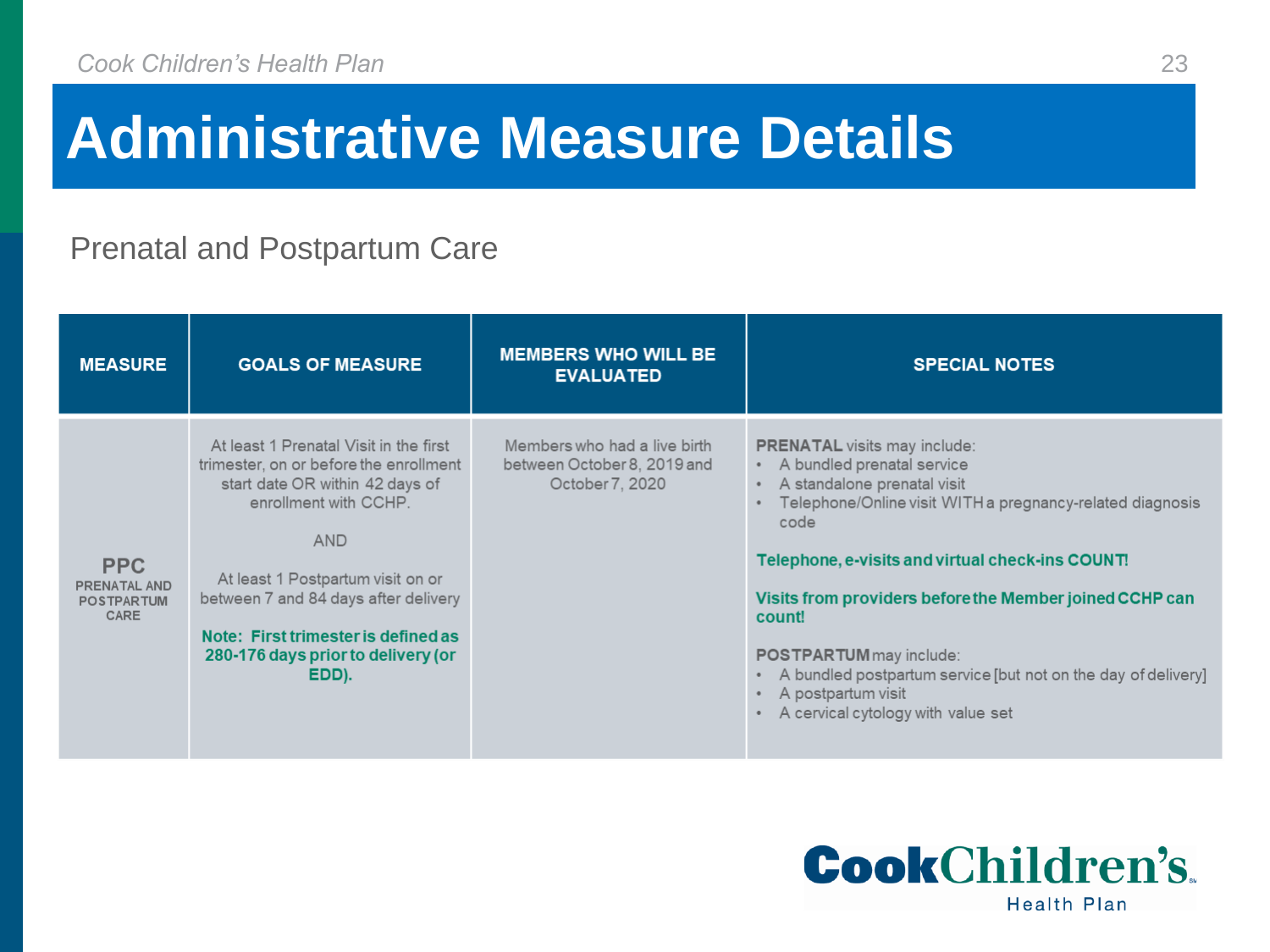## **Disclaimer**

Coding for healthcare services is complex and this training is not intended to provide a thorough treatment of the topic. This is a brief description of codes that might be used when providing services to Members that apply to HEDIS measurements.

- Codes used should reflect the patient's actual diagnosis and the level and type of services provided
	- CPT Category I codes must be billed for reimbursement purposes
	- CPT Category II codes are optional codes that can be used for performance measurement
- These codes are intended to facilitate data collection about the quality of care rendered by coding certain services and test results that support nationally established performance measures and that have an evidence base as contributing to quality patient care
- The codes listed are not all inclusive

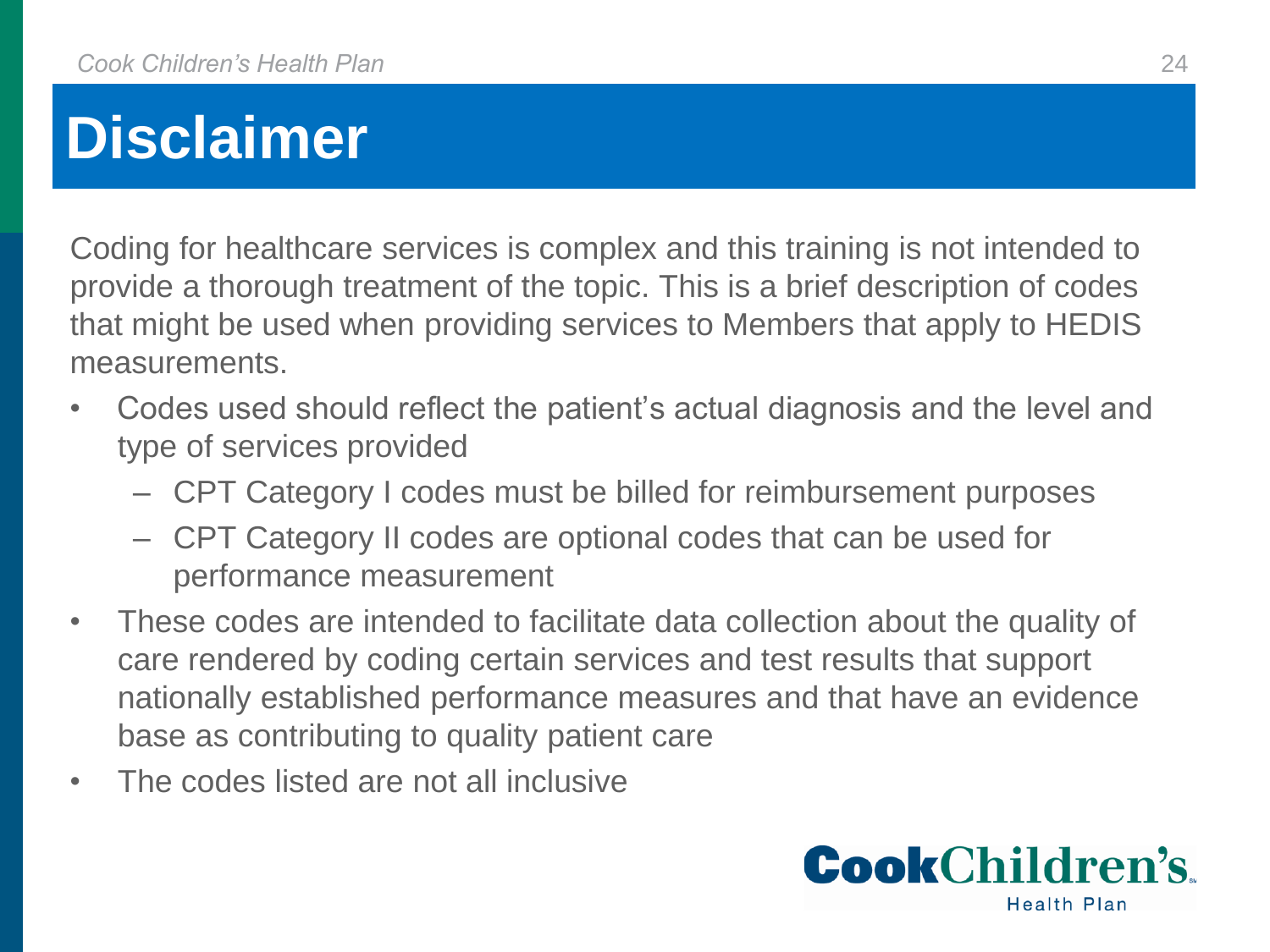CBP – Controlling Blood Pressure Common Codes (Hypertension Diagnosis ICD-10 Code = I10)

|                                       | <b>CPT II</b><br><b>Codes</b> |
|---------------------------------------|-------------------------------|
| Systolic Blood Pressure <130 mm Hg    | 3074F                         |
| Systolic Blood Pressure 130-139 mm Hg | 3075F                         |
| Systolic Blood Pressure >140 mm Hg    | 3077F                         |
| Diastolic Blood Pressure <80 mm Hg    | 3078F                         |
| Diastolic Blood Pressure 80-89 mm Hg  | 3079F                         |
| Diastolic Blood Pressure >90 mm Hg    | 3080F                         |

**Green = compliant value** Red = noncompliant value

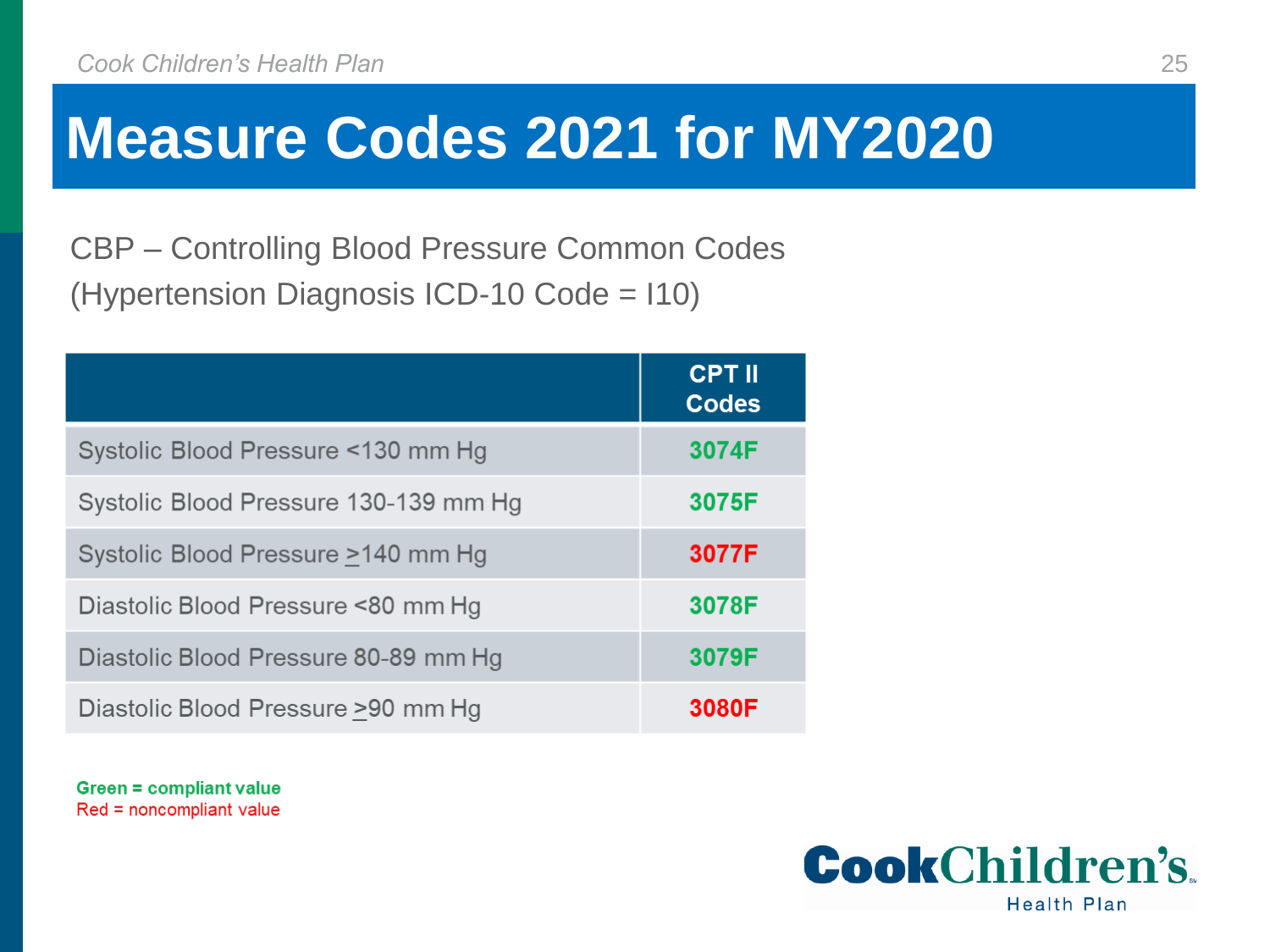CDC – Comprehensive Diabetes Care Common Codes HbA1c Only

|                                          | <b>CPTI Codes</b>   |
|------------------------------------------|---------------------|
| Glycosylated A1C testing                 | 83036<br>83037      |
|                                          | <b>CPT II Codes</b> |
| HbA1c tested and $< 7.0\%$               | 3044F               |
| HbA1c tested and $7.0\%$ to $\leq 8.0\%$ | 3051F               |
| HbA1c tested and $>8.0\%$ to $<9.0\%$    | 3052F               |
| HbA1c tested and >9.0%                   | 3046F               |
| HbA1c total in blood                     | 4548-4              |
| HbA1c total in blood by Electrophoresis  | 4549-2              |
|                                          | <b>LOINC Codes</b>  |
| HbA1c total in blood by HPLC             | 17856-6             |

Green = compliant value for both tested and value Orange= compliant for tested only, unknown for value

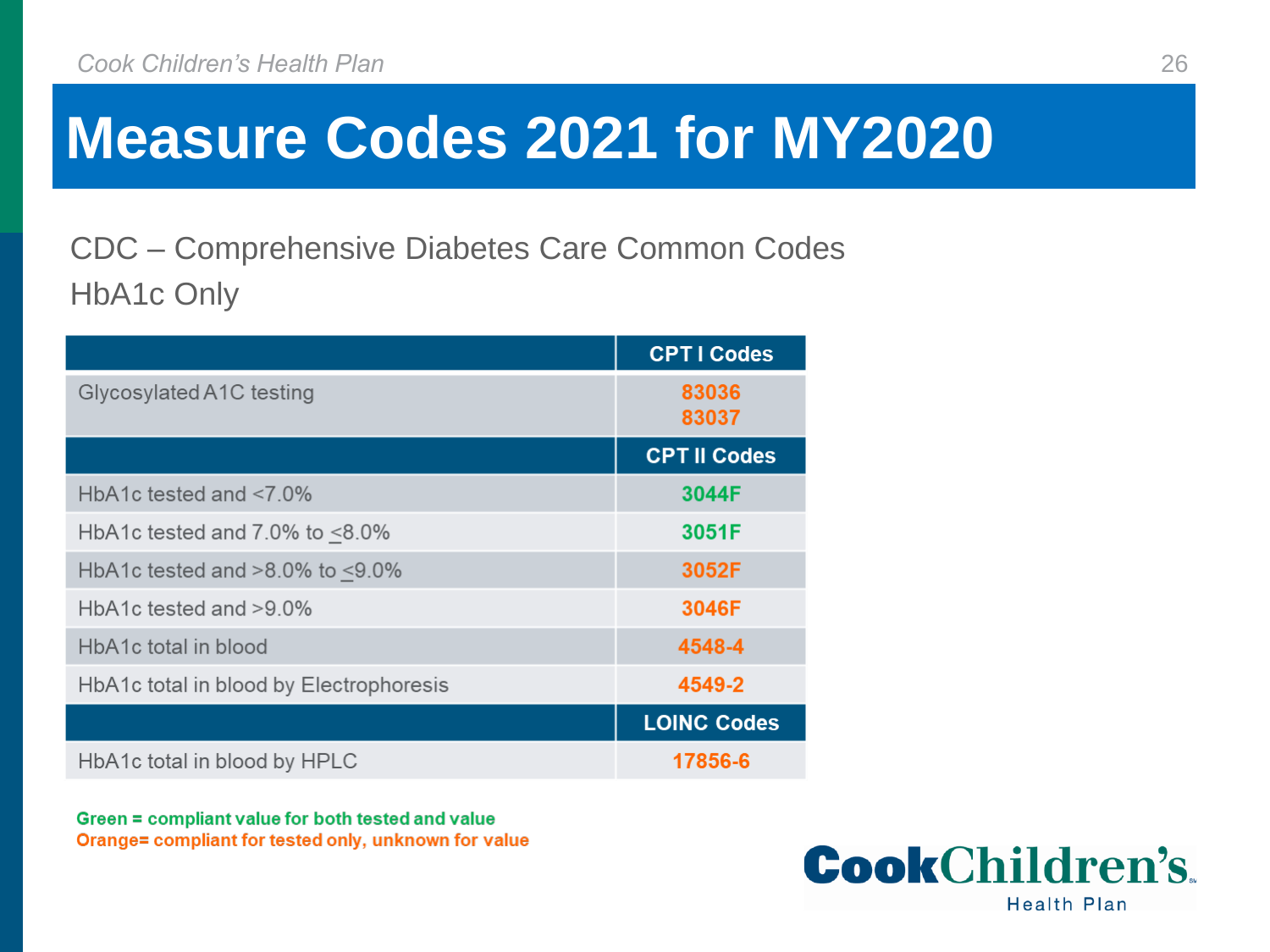#### CIS – Childhood Immunization Status Codes

| <b>Vaccine</b>    | <b>CPT Codes</b>                                                        | <b>Vaccine</b>     | <b>CPT Codes</b> |
|-------------------|-------------------------------------------------------------------------|--------------------|------------------|
| <b>DTaP</b>       | 90700                                                                   | MenB               | 90620, 90621     |
| <b>FLU</b>        | 90630, 90654, 90655, 90656, 90657,                                      | <b>HPV</b>         | 90650, 90651     |
|                   | 90658, 90660, 90661, 90672, 90673<br>90674, 90682, 90685, 90686, 90687, | DT                 | 90702            |
| 90756             |                                                                         | Td                 | 90714            |
| <b>Hib</b>        | 90647,90648                                                             | Tdap               | 90715            |
| Hep A             | 90632, 90633                                                            | PPSV <sub>23</sub> | 90732            |
| Hep B             | 90743, 90744                                                            | MPSV4              | 90733, 90734     |
| <b>IPV</b>        | 90713                                                                   | Rotavirus          | 90680, 90681     |
| <b>MMR</b>        | 90707                                                                   | Varicella          | 90716            |
| PCV <sub>13</sub> | 90670                                                                   |                    |                  |

Resource: THSteps Quick Reference Guide, Texas Medicaid Provider Procedures Manual

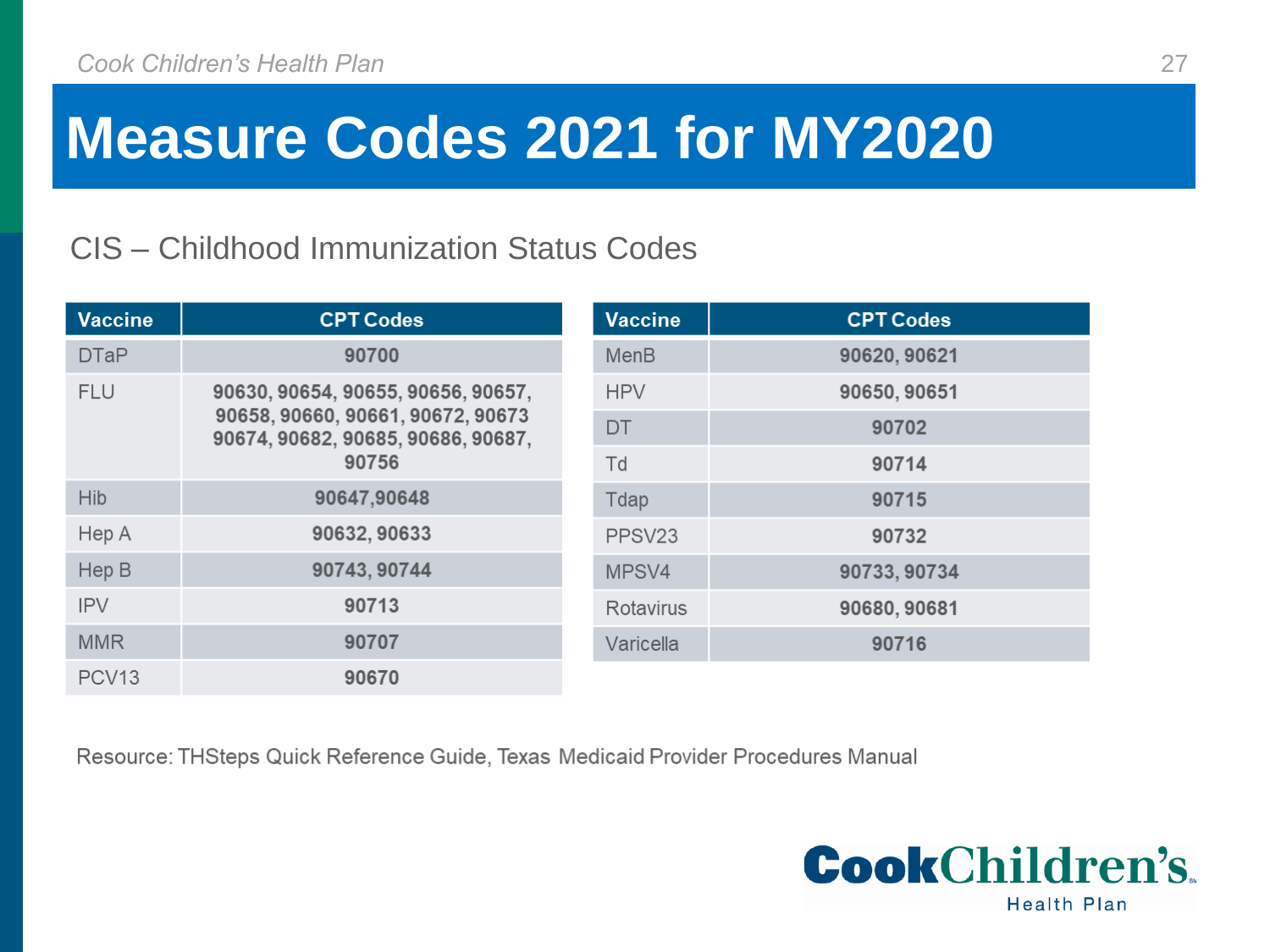#### CIS – Childhood Immunization Status Codes

| <b>Combo Vaccine</b> | <b>CPT Code</b> | <b>Vaccine Administration</b>                 | <b>CPT Code</b> |
|----------------------|-----------------|-----------------------------------------------|-----------------|
| DTaP-IPV/Hib         | 90698           | With Counseling                               | 90460, 90461    |
| DTaP-Hep B-IPV       | 90723           | <b>Without Counseling</b>                     | 90471, 90472,   |
| Hib/Hep B            | 90748           |                                               | 90473, 90474    |
| <b>MMRV</b>          | 90710           |                                               | ICD-10 Code     |
| Hep A & Hep B        | 90636           | Routine newborn exam, birth<br>through 7 days | Z00.110         |
| Hib-MenCY            | 90644           | Routine newborn exam, 8 through               | Z00.111         |
| DTaP-IPV             | 90696           | 28 days                                       |                 |
|                      |                 | Routine child exam                            | Z00.129         |
|                      |                 | Routine child exam, abnormal                  | Z00.121         |
|                      |                 | Encounter for immunization                    | Z23             |

Resource: THSteps Quick Reference Guide, Texas Medicaid Provider Procedures Manual

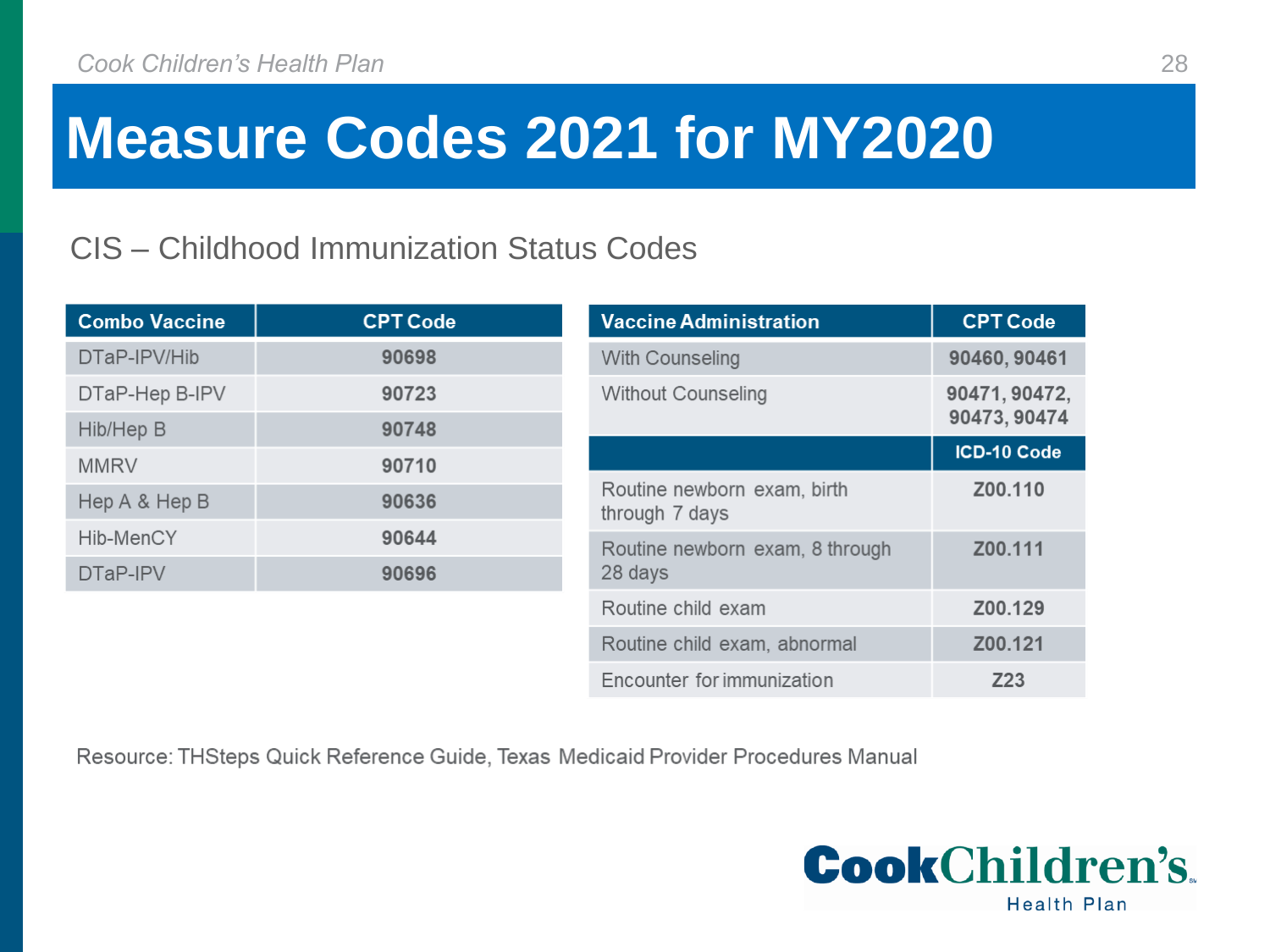#### IMA – Immunizations for Adolescents Common Codes

|               | <b>CPT Codes</b> | <b>Vaccine Administration</b>                 | <b>CPT Code</b> |
|---------------|------------------|-----------------------------------------------|-----------------|
|               | 90650            | With Counseling                               | 90460, 90461    |
| <b>HPV</b>    | 90651            | <b>Without Counseling</b>                     | 90471, 90472,   |
|               | 90734            |                                               | 90473, 90474    |
| Meningococcal |                  |                                               | ICD-10 Code     |
| 90715<br>Tdap |                  | Routine newborn exam, birth<br>through 7 days | Z00.110         |
|               |                  | Routine newborn exam, 8 through<br>28 days    | Z00.111         |
|               |                  | Routine child exam                            | Z00.129         |
|               |                  | Routine child exam, abnormal                  | Z00.121         |
|               |                  | Encounter for immunization                    | Z23             |

Resource: THSteps Quick Reference Guide, Texas Medicaid Provider Procedures Manual

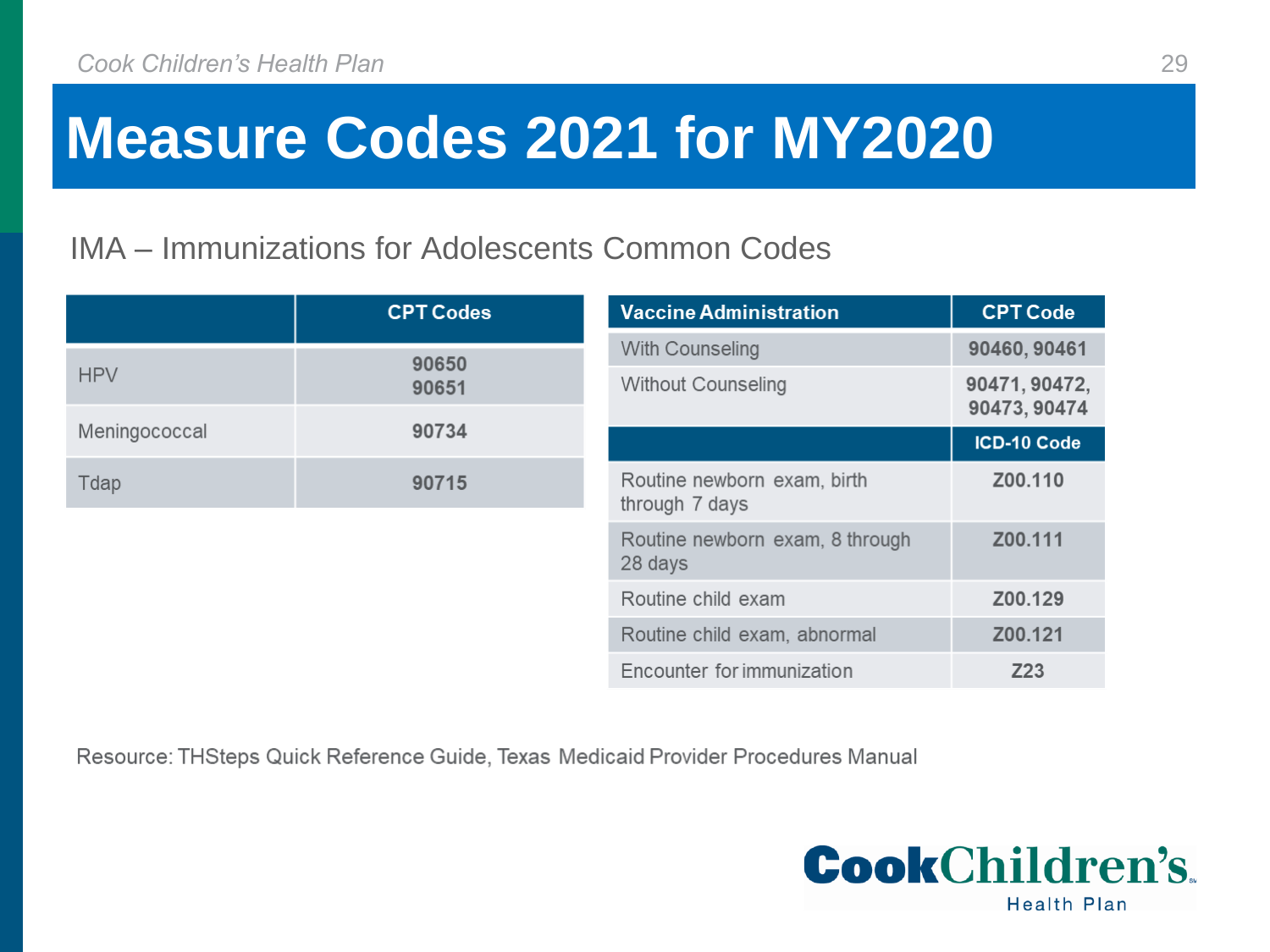#### PPC – Prenatal Care Common Codes

|                                         | <b>CPTI Codes</b>                                                                                                                         |
|-----------------------------------------|-------------------------------------------------------------------------------------------------------------------------------------------|
| Routine Visits with Pregnancy Diagnosis | 59430, 99201, 99202, 99203, 99204, 99205, 99211, 99212,<br>99213, 99214, 99215, 99341, 99342, 99343, 99345, 99347,<br>99348, 99349, 99350 |
|                                         | <b>CPT II Codes</b>                                                                                                                       |
| <b>Prenatal Visits</b>                  | 0500F, 0501F, 0502F                                                                                                                       |
|                                         | <b>ICD-10 Codes</b>                                                                                                                       |
| <b>Prenatal Visits</b>                  | O09.00-O09.893, Z34.00-Z34.93, Z36.0-Z36.5, Z36.81-<br>Z36.9, Z3A.00-Z3A.49                                                               |

Resources: Texas Medicaid Provider Procedures Manual, CPT 2021, ICD-10 CM 2021

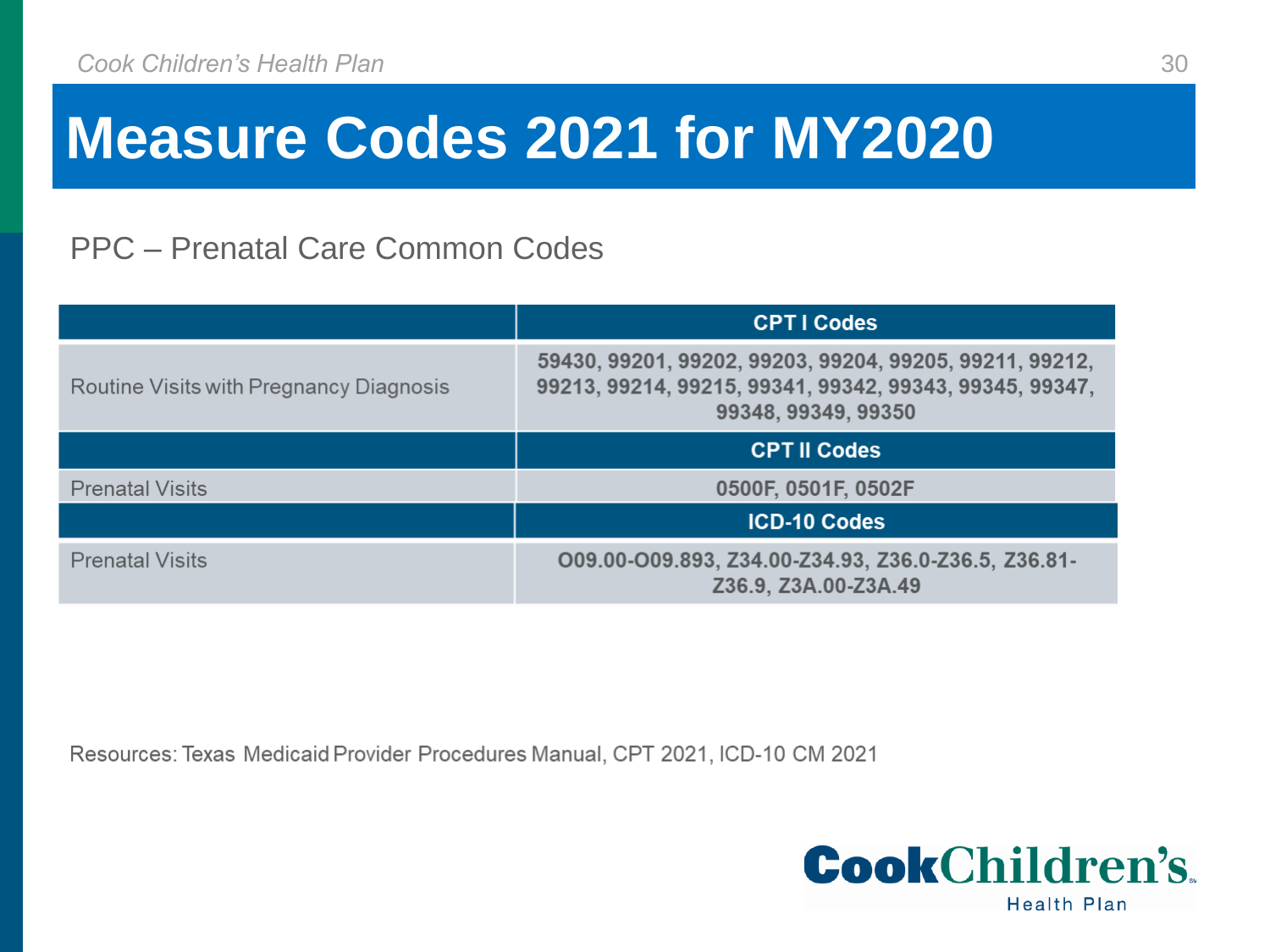#### PPC – Postpartum Care Common Codes

|                                               | <b>CPTI Codes</b>                                                    |
|-----------------------------------------------|----------------------------------------------------------------------|
| Postpartum visits                             | 59430                                                                |
| Postpartum visits included in the<br>delivery | 59410, 59515, 59614, 59622,                                          |
|                                               | <b>CPT II Codes</b>                                                  |
| Postpartum care visit CPT CAT II              | 0503F                                                                |
|                                               | <b>ICD-10 Codes</b>                                                  |
| Postpartum visits                             | Z01.411-Z01.419, Z01.42, Z30.40-Z30.42, Z30.430-Z30.433, Z39.1-Z39.2 |

Resources: Texas Medicaid Provider Procedures Manual, CPT 2021, ICD-10 CM 2021

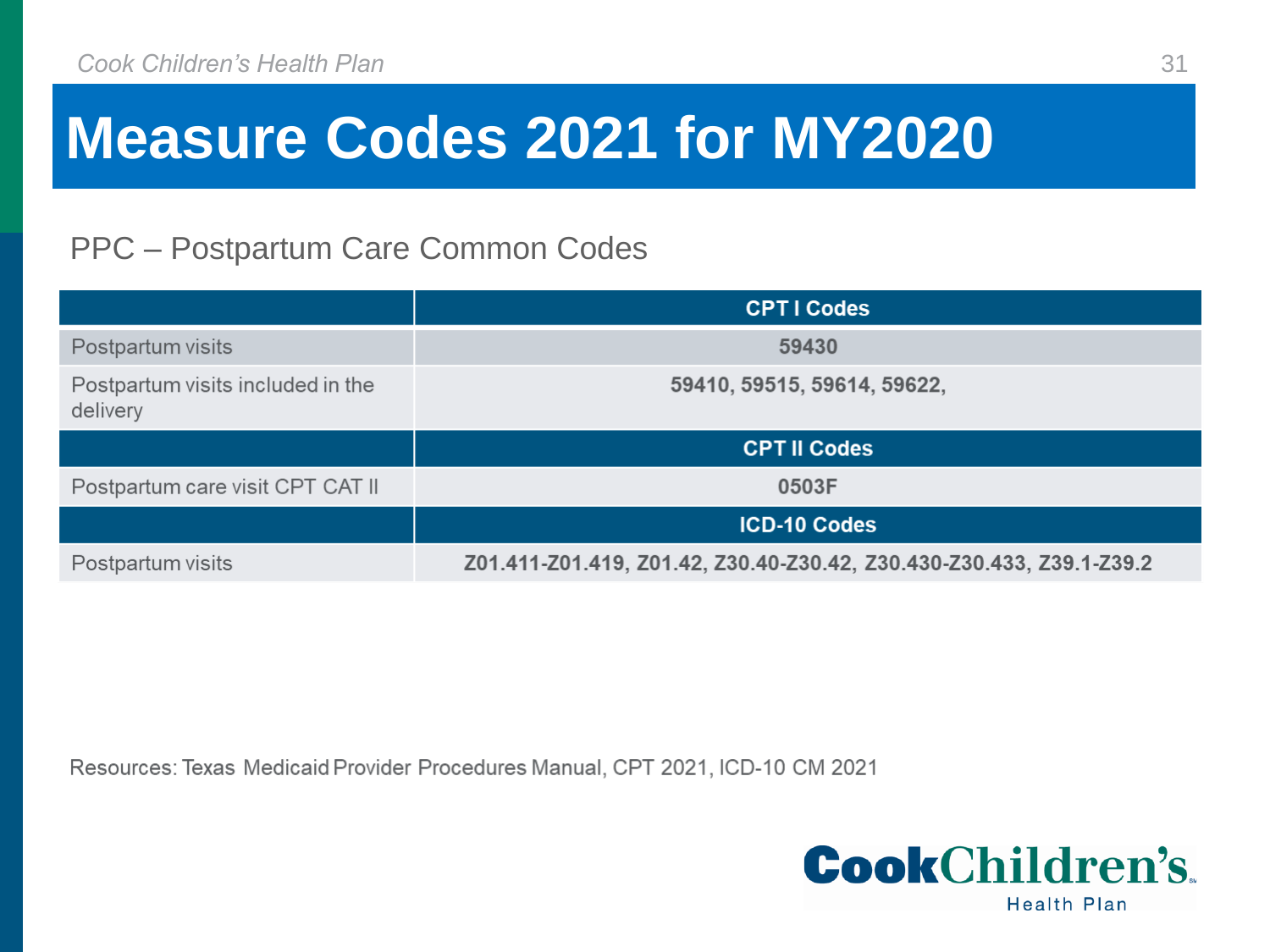W30 – Well Child Visits within the First 30 Months of Life Common Codes

| <b>CPTI Codes</b>                        |                         |  |
|------------------------------------------|-------------------------|--|
| 99381, 99382, 99391, 99392, 99461        |                         |  |
| <b>ICD-10 Codes</b>                      |                         |  |
| Z00.110<br>Z00.111<br>Z00.121<br>Z00.129 | Z00.2<br>Z76.1<br>Z76.2 |  |

Resources: Texas Medicaid Provider Procedures Manual, CPT 2021, ICD-10 CM 2021

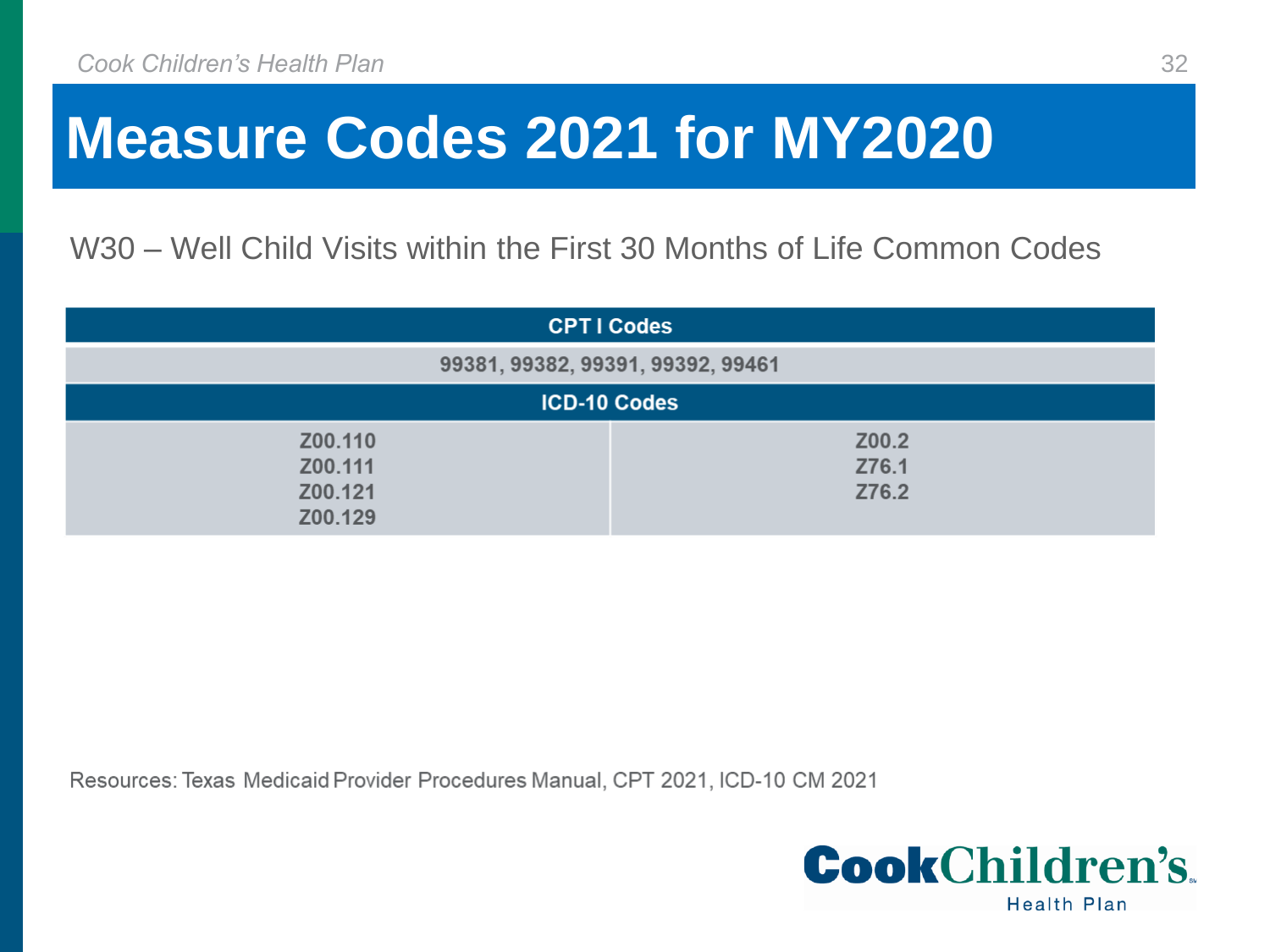#### WCC – Weight Assessment and Counseling Codes

|                                                      | <b>ICD-10 Codes</b>                                                  |
|------------------------------------------------------|----------------------------------------------------------------------|
| <b>BMI</b>                                           | Z68.1, Z68.20-Z68.29, Z68.30-Z68.39, Z68.41-Z68.45,<br>Z68.51-Z68.54 |
| Counseling for Nutrition                             | Z71.3                                                                |
| Counseling for Physical Activity/Exercise Counseling | Z02.5, Z71.82                                                        |

Resource: ICD-10 CM 2021

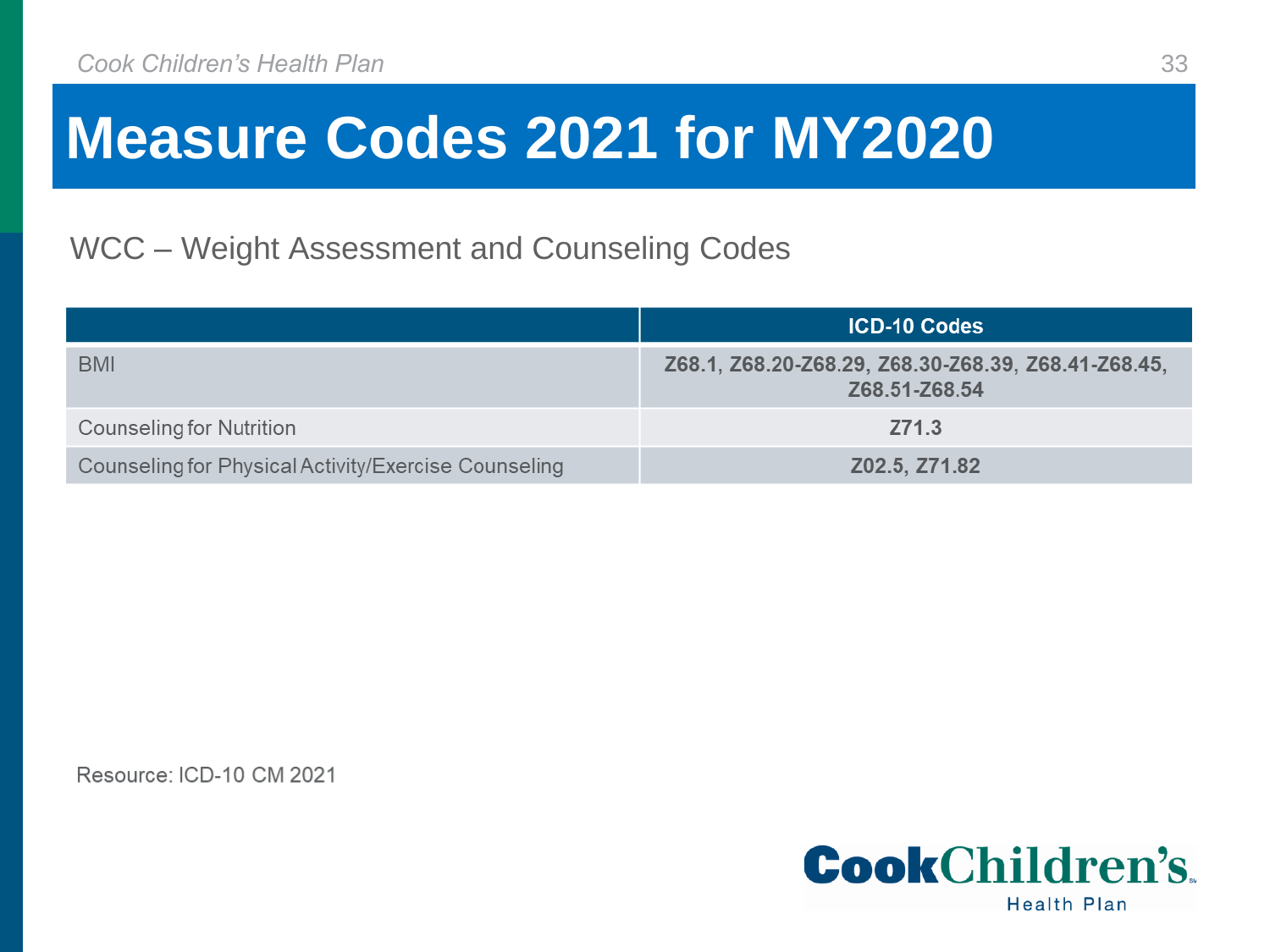WCV – Well Child Visits Child and Adolescent Well – Care Visits Common **Codes** 

| <b>CPTI Codes</b>                        |                                                             |                                                       |
|------------------------------------------|-------------------------------------------------------------|-------------------------------------------------------|
| 99381-99384, 99391-99394                 |                                                             |                                                       |
| <b>ICD-10 Codes</b>                      |                                                             |                                                       |
| Z00.110<br>Z00.111<br>Z00.121<br>Z00.129 | Z00.2<br>Z00.3<br>Z00.8<br>Z02.0<br>Z02.2<br>Z02.4<br>Z02.5 | Z02.71<br>Z02.82<br>Z08.89<br>Z02.9<br>Z76.1<br>Z76.2 |

Resource: ICD-10 CM 2021

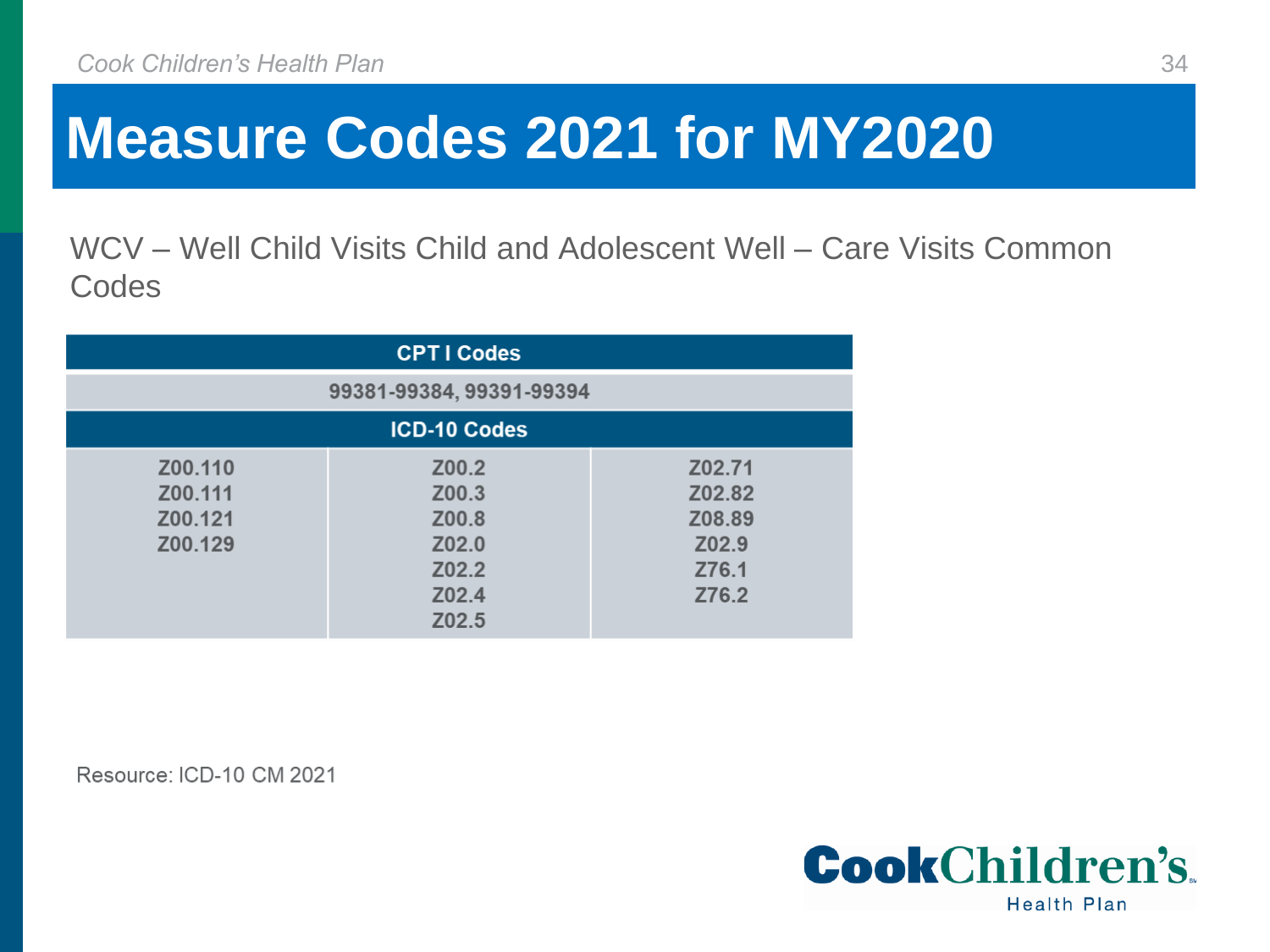## **Right to Access Records**

[Uniform Managed Care Contract](https://hhs.texas.gov/sites/default/files/documents/services/health/medicaid-chip/programs/contracts/uniform-managed-care-contract.pdf) section 8.1.7.9 may be viewed on the HHSC website.

- Section 1B addresses our right to access records and section 1D stipulates that "Physician Group and its Physician Group Providers must provide, at no cost, the following entities or their designees with prompt, reasonable and adequate access to this Agreement and any and all originals and/or copies, free of charge, of all records, books, documents, papers and other information related to the agreement and/or the Physician Group's performance of its responsibilities"
- In the case of HEDIS requests, we are HHSC's designee by virtue of Paragraph 8.1.7.9 of the Uniform Managed Care Contract that we and other Medicaid Managed Care Organizations have entered into with HHSC

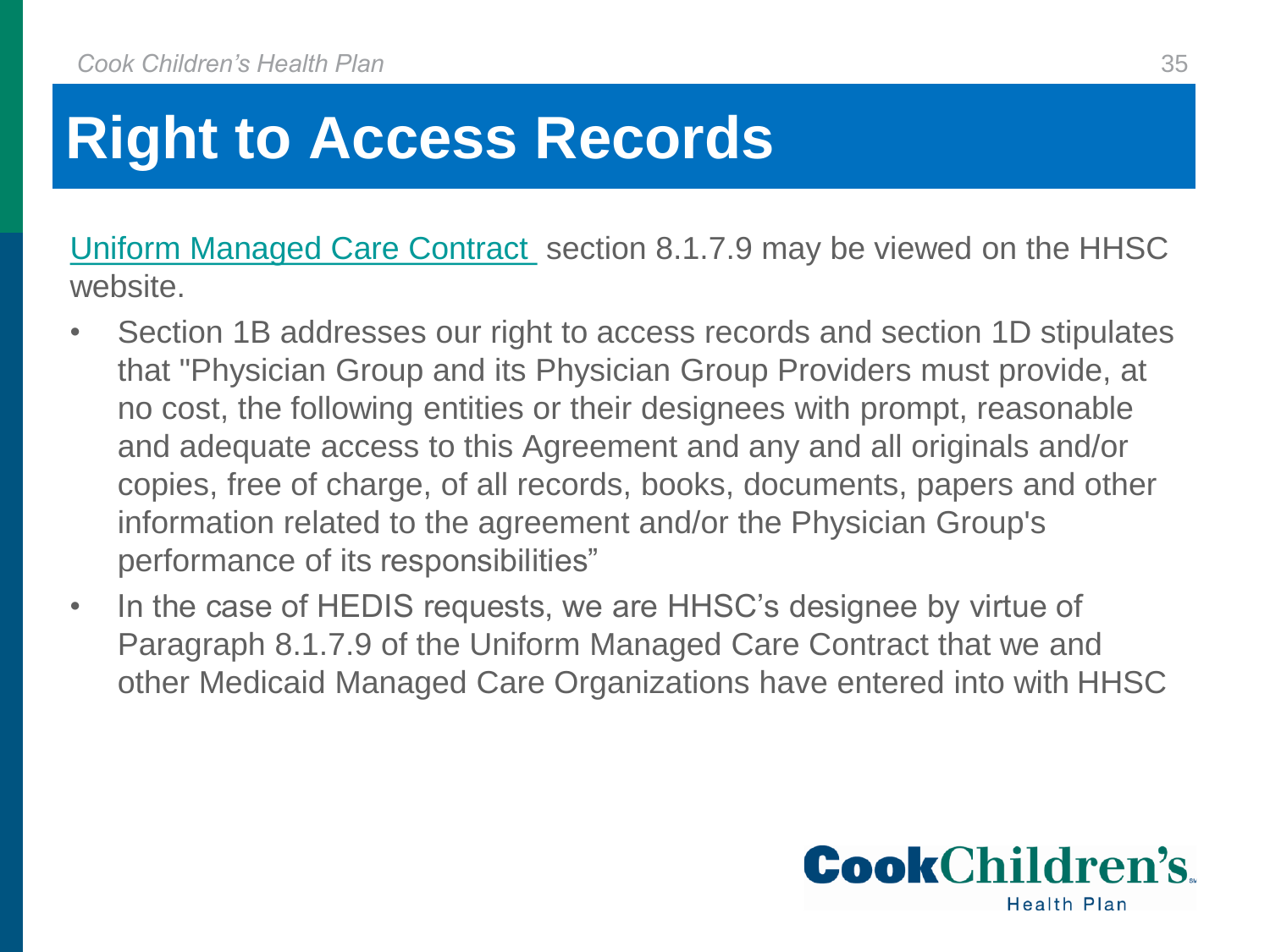### **Right to Access Records**

The key language is that which requires the MCO to "supply medical" records for focused clinical reviews conducted by" HHSC's external quality review organization ("EQRO") and to "work collaboratively with HHSC and the EQRO to annually measure selected HEDIS measures that require chart reviews." Thus, HHSC requires us to obtain the medical records on their behalf for HEDIS purposes, effectively making us their designee in connection with those requests. Under those circumstances, HEDIS requests should be provided at no charge

Members do not need to sign a release of records for Cook Children's Health Plan to obtain them as we are their insurance provider.

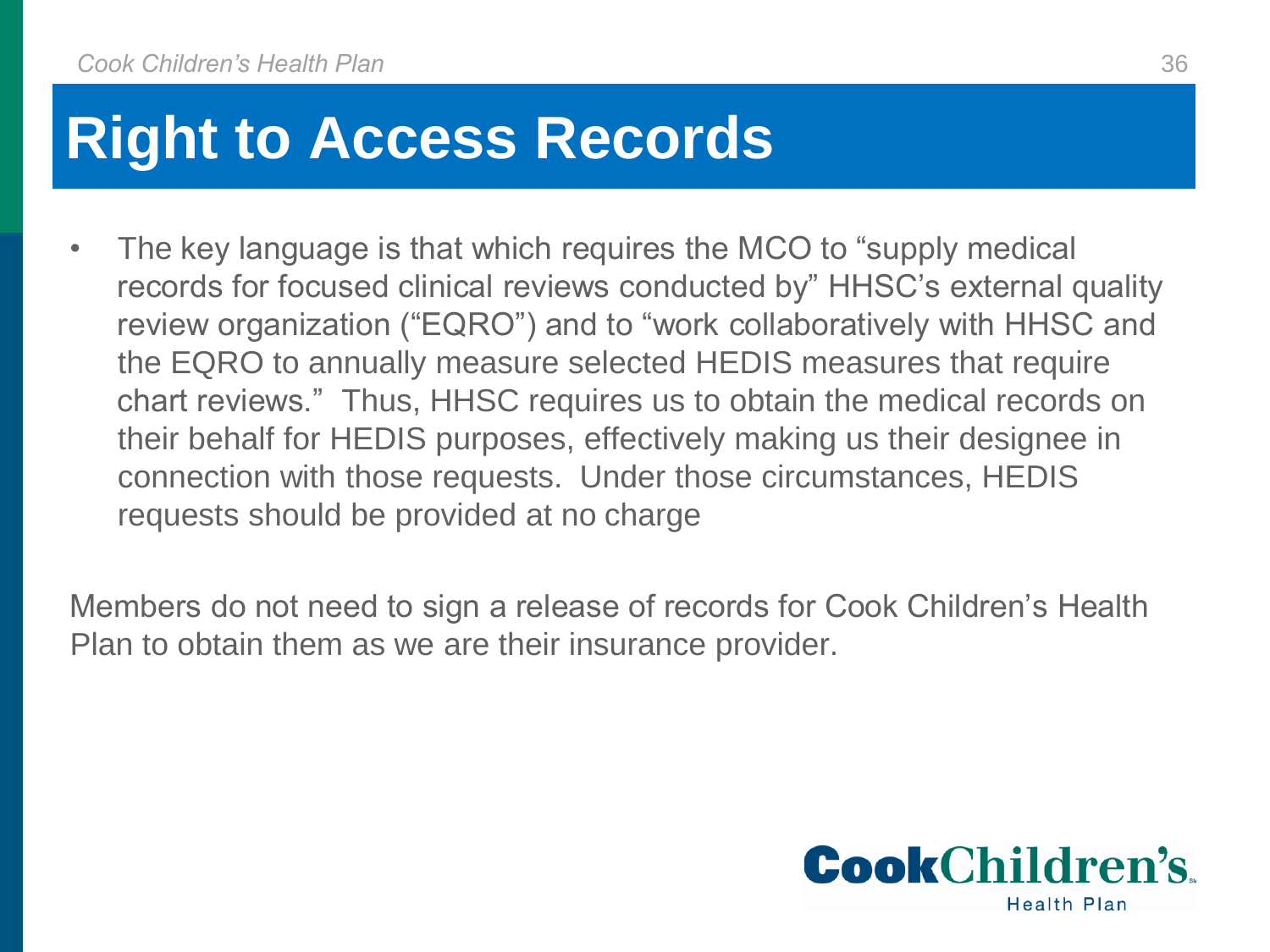## **HEDIS AND YOU**

*Your cooperation and prompt response to our medical record requests help us in many ways!*

Initial medical record requests are sent by fax and include:

- A patient list
- The measure(s) that are being audited
- An explanation of the minimum documents needed

Collection methods may include:

- Fax
- Mail
- Onsite pickup of records (for larger requests)
- Remote Electronic Data Interchange

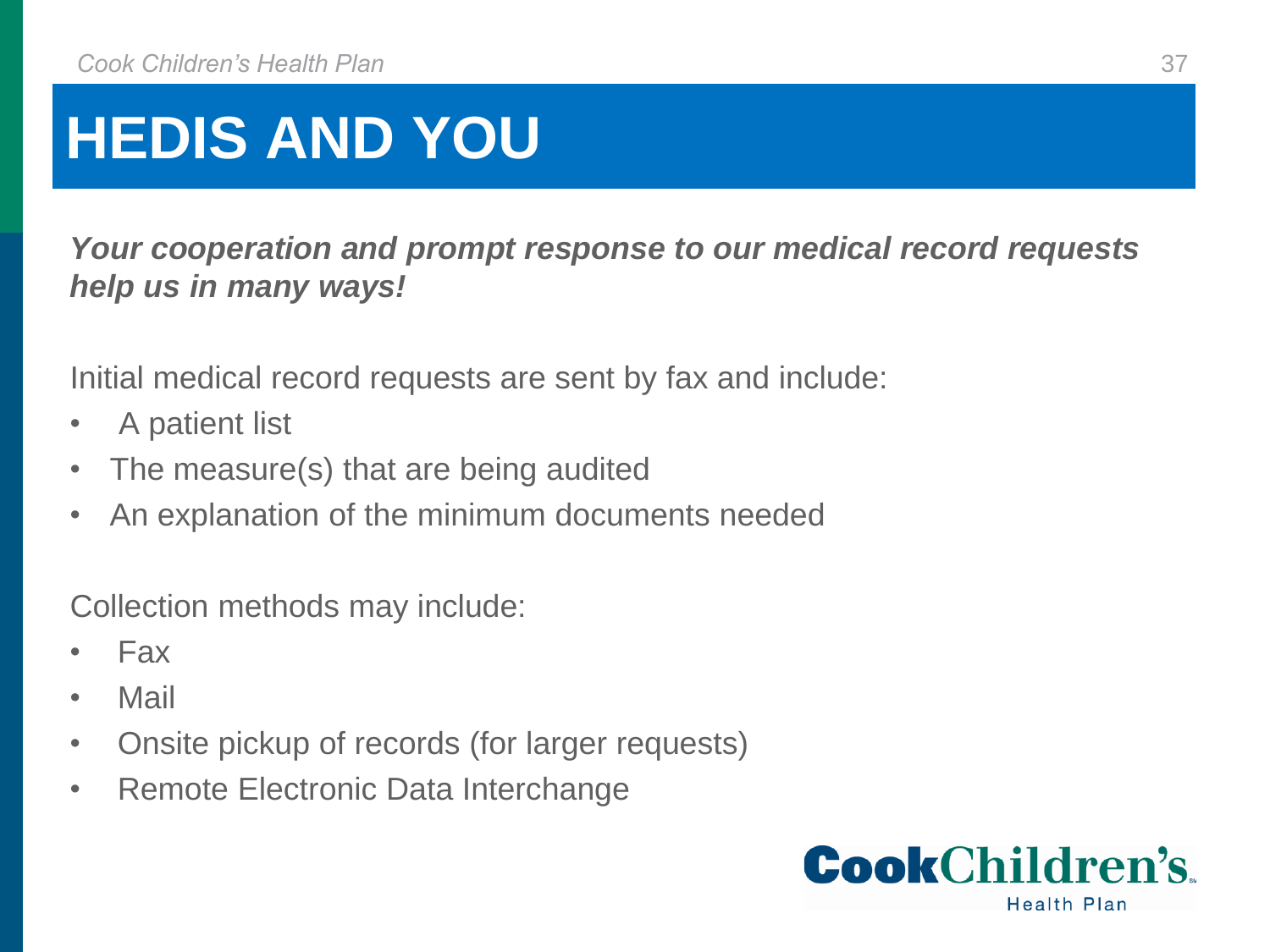## **Helpful Tips**

- Include the BMI percentile with the vital signs
- Use correct billing codes
- Review immunization records
- Well visits can be completed in conjunction with sick visits
- Provide all required data to optimize staff time by decreasing chart time

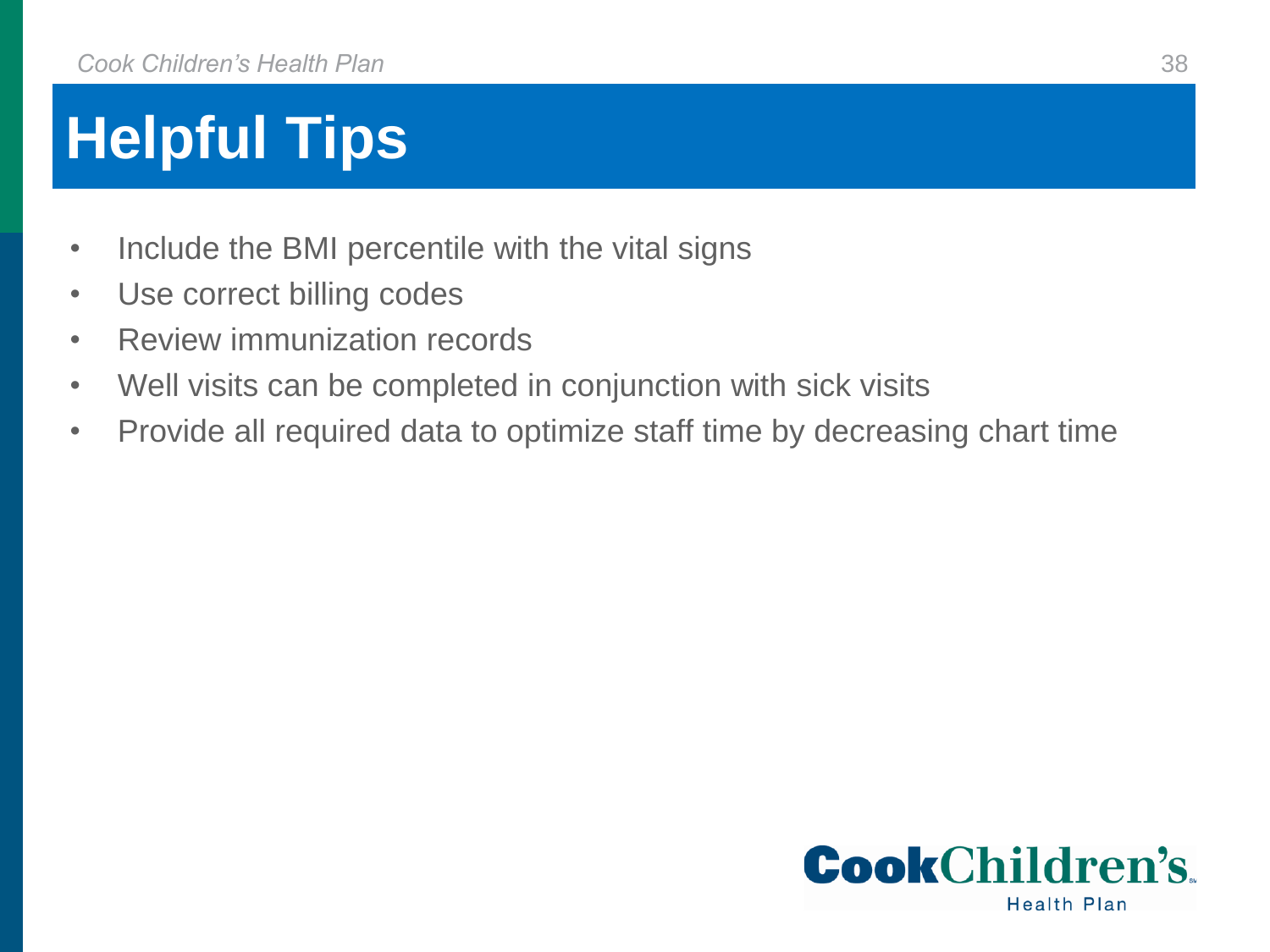## **Information about HEDIS**

- For more information regarding HEDIS visit our **Quality Improvement** page at cookchp.org
- For 1:1 training with our HEDIS team please send a request to [CCHPProviderRelations@cookchildrens.org](mailto:CCHPProviderRelations@cookchildrens.org)

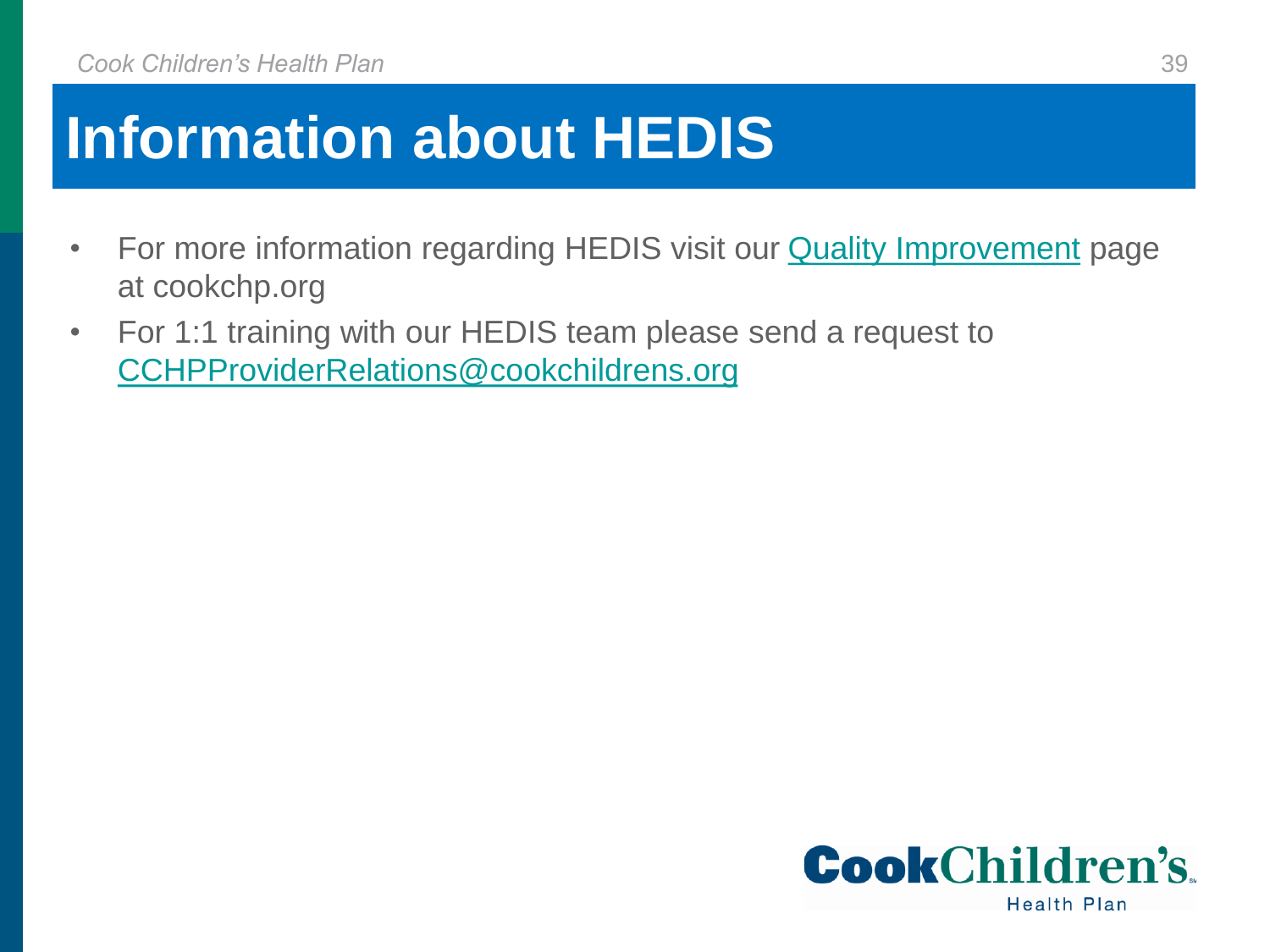### **Reference Page**

Cook Children's Health Plan website [cookchp.org](http://www.cookchp.org/)

Provider Forms - Prior Authorization Request Form [Provider Manual and Forms | Cook Children's Health Plan \(cookchp.org\)](https://cookchp.org/providers/Pages/provider-manual-and-forms.aspx)

Provider Manuals [Provider Manual and Forms | Cook Children's Health Plan \(cookchp.org\)](https://cookchp.org/providers/Pages/provider-manual-and-forms.aspx)

Secure Provider Portal [Login \(cookchp.org\)](https://epiccarelink.cookchp.org/LinkHealthPlan/common/epic_login.asp)

Electronic Submission Services

[Electronic Claims Submission | Cook Children's Health Plan \(cookchp.org\)](https://cookchp.org/providers/Pages/electronic-submission-services.aspx)

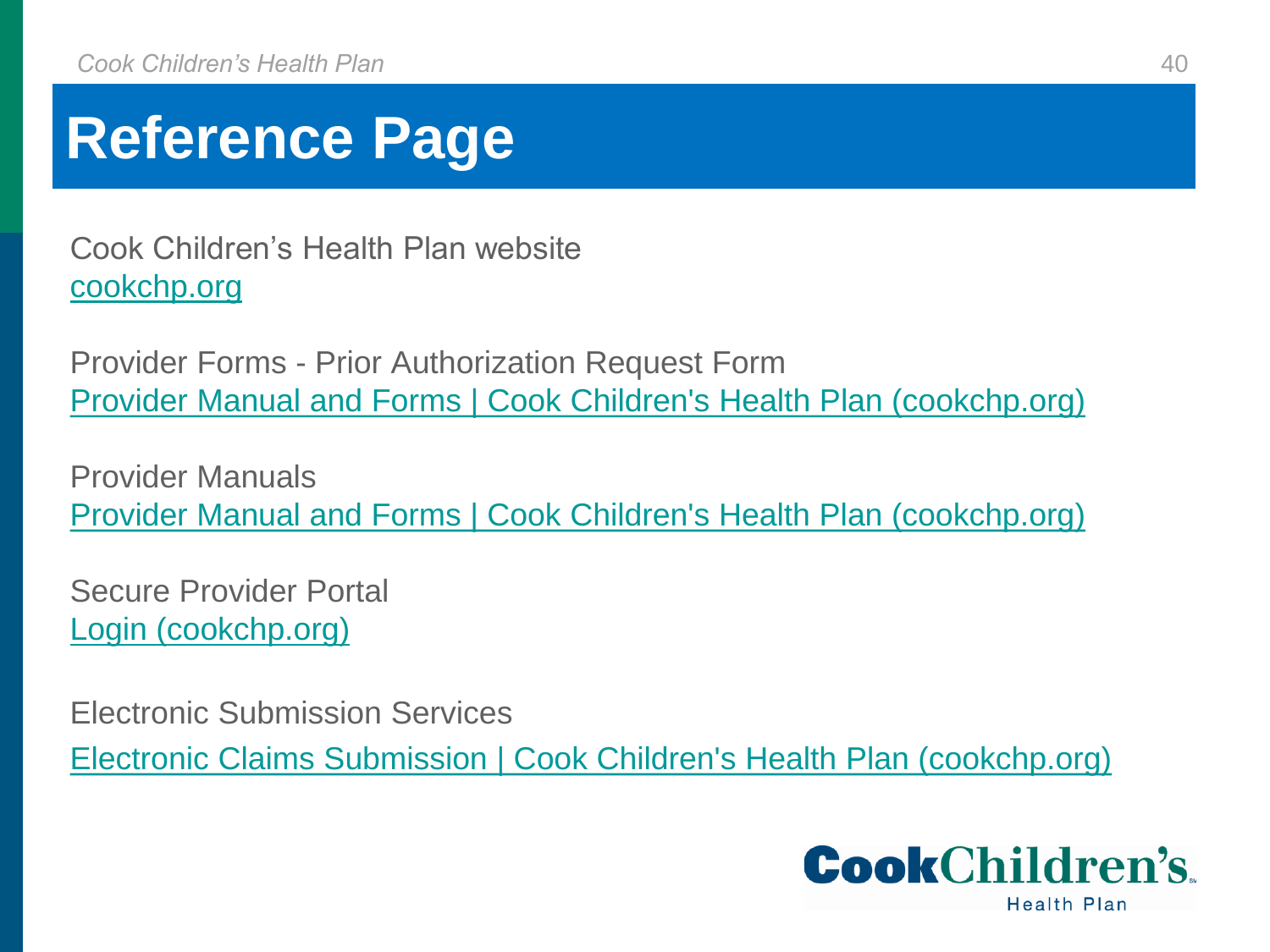### **Reference Page**

Education & Training- Contact Us, Value Added Services, Webinars, CHIP Perinatal Quick Reference Guide, FQHC Billing Guidelines <http://www.cookchp.org/English/Providers/Pages/Education-Training.aspx>

Prior Authorization [Prior Authorization Search | Cook Children's Health Plan \(cookchp.org\)](https://cookchp.org/providers/Pages/prior-authorization-search.aspx)

Texas Health Steps

[Texas Health Steps | Cook Children's Health Plan \(cookchp.org\)](https://cookchp.org/providers/Pages/texas-health-steps.aspx)

Quality Improvement Page (HEDIS) Quality Improvement | Cook Children's Health Plan (cookchp.org)

Texas Medicaid and Healthcare Partnership [Welcome Texas Medicaid Providers | TMHP](https://www.tmhp.com/)